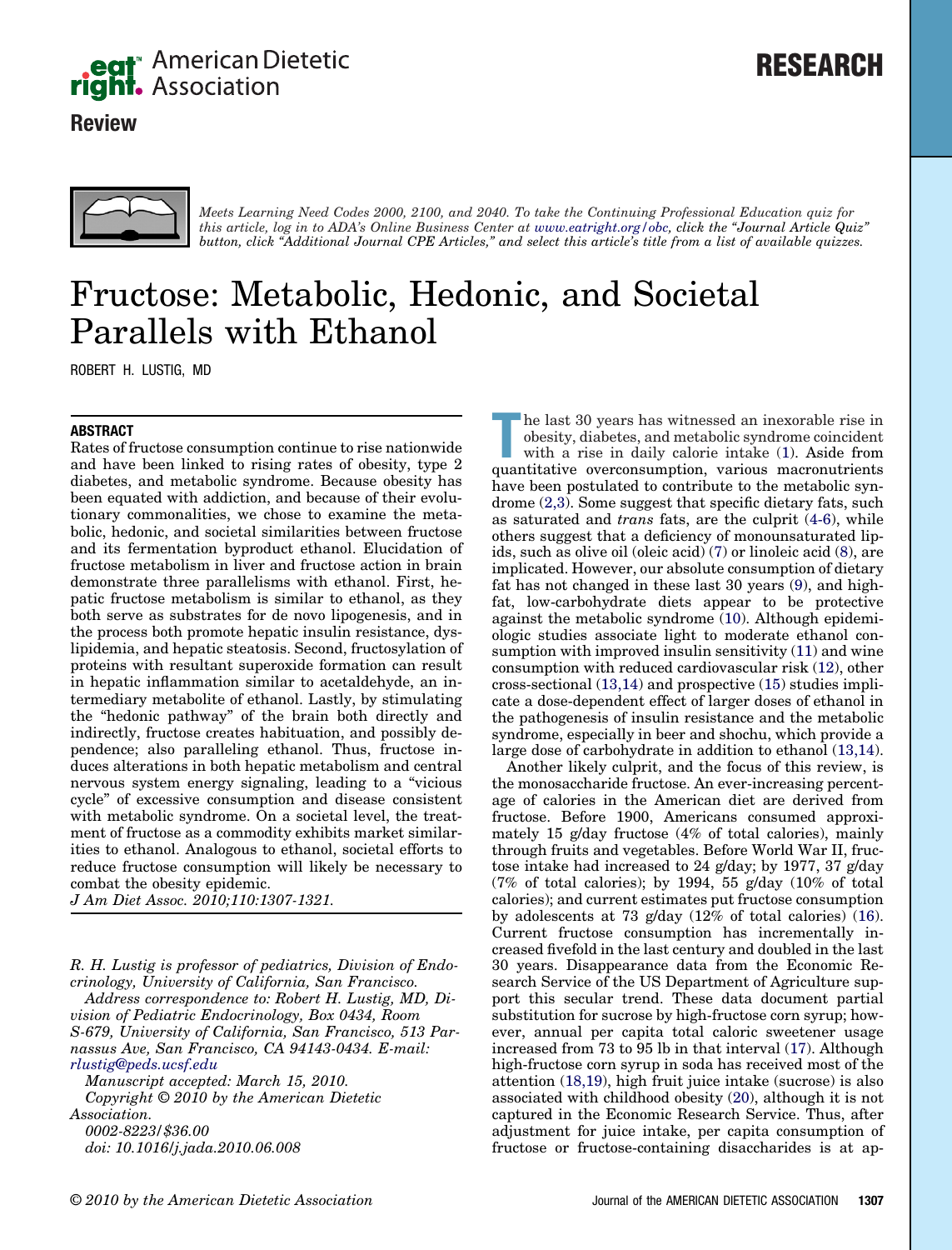proximately 156 lb/year or 0.4 lb/day for the average American.

Although originally proposed as the ideal sweetener for people with diabetes because of its inability to raise serum glucose levels and its insulin-independent metabolism, many (21-28), although certainly not all (29), investigators have elaborated fructose's unique hepatic properties and have indirectly implicated fructose in the dual epidemics of obesity and type 2 diabetes and its primacy in the pathogenesis of the metabolic syndrome. The American Heart Association has recently called for a reduction in added sugars intake to help quell these epidemics (30).

The purpose of this work is to highlight, in both animal and human studies, the unique aspects of hepatic fructose metabolism, central nervous system fructose action, and their associations with obesity and the metabolic syndrome, and to draw parallels to the mechanisms of action of ethanol. Using PubMed and the substrate key terms *fructose* or *ethanol,* combined with the effector terms *de novo lipogenesis, hypertriglyceridemia, steatosis or fatty liver, insulin resistance, metabolic syndrome, reactive oxygen species,* and *addiction,* a review of the literature on the secular trends of fructose consumption, hepatic glucose, ethanol, and fructose metabolism, carbohydrate-protein adduct and reactive oxygen species formation, and of sugar as an addictive substance, between the years 1966 and 2009, was conducted. Mechanistic studies in animals that addressed directionality of effect, along with correlative or mechanistic data in humans that supported or detracted from such mechanisms were included. After syntheses of these data, consultations with experts in the field of fructose metabolism, hepatic lipid metabolism, and addiction were obtained to establish veracity of these findings (listed in Acknowledgments).

# **HEPATIC INSULIN RESISTANCE AND THE METABOLIC SYNDROME**

The pathogenesis of the metabolic syndrome remains a conundrum; to the point where some have called into question its very existence (31). One reason for this puzzle is the phenomenon of "selective hepatic insulin resistance" seen in the metabolic syndrome (32). Insulin normally exerts its effects on liver metabolism through two primary metabolic pathways. In the first, phosphorylation of the forkhead protein Foxo1 occurs, excluding it from the nucleus of the hepatocyte, and thus reducing transcription of genes for enzymes involved in gluconeogenesis, thus maintaining euglycemia (33,34). The second pathway is the activation of sterol regulatory element binding protein-1c (SREBP-1c). This transcription factor activates de novo lipogenesis to turn excess energy from either fat or carbohydrate into triglyceride, which is then packaged into very low density lipoproteins (VLDL) for hepatic export and peripheral storage in adipocytes.

Complete hepatic insulin resistance, such as seen in the liver insulin receptor knockout mouse (35), results in both lack of Foxo1 phosphorylation (with resultant gluconeogenesis and hyperglycemia) and lack of SREBP-1c activation (with lack of triglyceride synthesis). In contrast, hepatic insulin resistance in metabolic syndrome is "selective." Foxo1 remains dephosphorylated (promoting gluconeogenesis, hepatic glucose output, and driving reflex hyperinsulinemia), but SREBP-1c is activated (promoting triglyceride synthesis, dyslipidemia, and other negative downstream effects, see "Hepatic Fructose Metabolism"). The reason for this uncoupling of insulin's two main hepatic signaling pathways remains unclear.

## **DIFFERENTIAL HEPATIC METABOLISM OF ENERGY SUBSTRATE**

To explain the dichotomy of selective insulin resistance in the pathogenesis of metabolic syndrome, it is essential to delineate the hepatic metabolism of three energy substrates: glucose, ethanol, and fructose. As an illustration, in each case, we will follow a 120-kcal oral bolus of each substrate. However, it should be noted that the hepatic metabolism of each substrate delineated below is subject to numerous environmental and behavioral factors, such as ambient temperature, altitude, sleep debt, smoking, thyroid status, and, most importantly, physical activity. The following breakdown is meant to depict a sedentary American adult.

#### **Hepatic Glucose Metabolism**

Glucose is the preferred substrate for energy metabolism. Each cell in the body possesses a glucose transporter (Glut1 through Glut4 constitute the majority) to facilitate transport of glucose into the cell for energy utilization. Upon ingestion of 120 kcal of glucose (eg, two slices of white bread) (Figure 1), plasma glucose levels rise and insulin is released by the pancreas through glucose stimulation of  $\beta$ -cell depolarization via the Glut2 transporter. Ninety-six kilocalories (80%) of the glucose bolus are utilized by other organs immediately (36). Only 24 kcal (20%) enter the liver through the Glut2 transporter.

Insulin binds to the hepatic insulin receptor, activating its endogenous B-chain tyrosine kinase, which promotes the tyrosine phosphorylation of insulin receptor subtrate-1, which increases the activity of phosphatidyl inositol-3 kinase, inducing the transcription factor Akt. Akt activates three distinct pathways of hepatic insulin action. The first is the phosphorylation of the forkhead protein Foxo1, downregulating gluconeogenesis to maintain euyglycemia (34). The second is the increase of SREBP-1c, which then activates the enzyme glucokinase, fixing glucose in the hepatocyte by forming glucose-6 phosphate. The third is activation of glycogen synthase kinase, which then activates glycogen synthase. The majority of glucose-6-phosphate (approximately 20 kcal, depending on the amplitude of the insulin signal) is deposited in the liver as glycogen, the storage carbohydrate. The liver can store large amounts of glycogen without experiencing dysfunction or damage, as demonstrated by the continued normal hepatic function into adulthood of patients with glycogen storage diseases (37).

Only a small amount of glucose-6-phosphate (the exact amount is dependent on quantity of other substrates, and magnitude of insulin action) is broken down by the Embden-Meyerhoff glycolytic pathway to pyruvate. Pyruvate enters the mitochondria, where it is converted to acetyl-CoA, which then participates in the Krebs tricarboxylic acid (TCA) cycle to generate adenosine triphosphate, the chemical storage form of energy, carbon dioxide, and wa-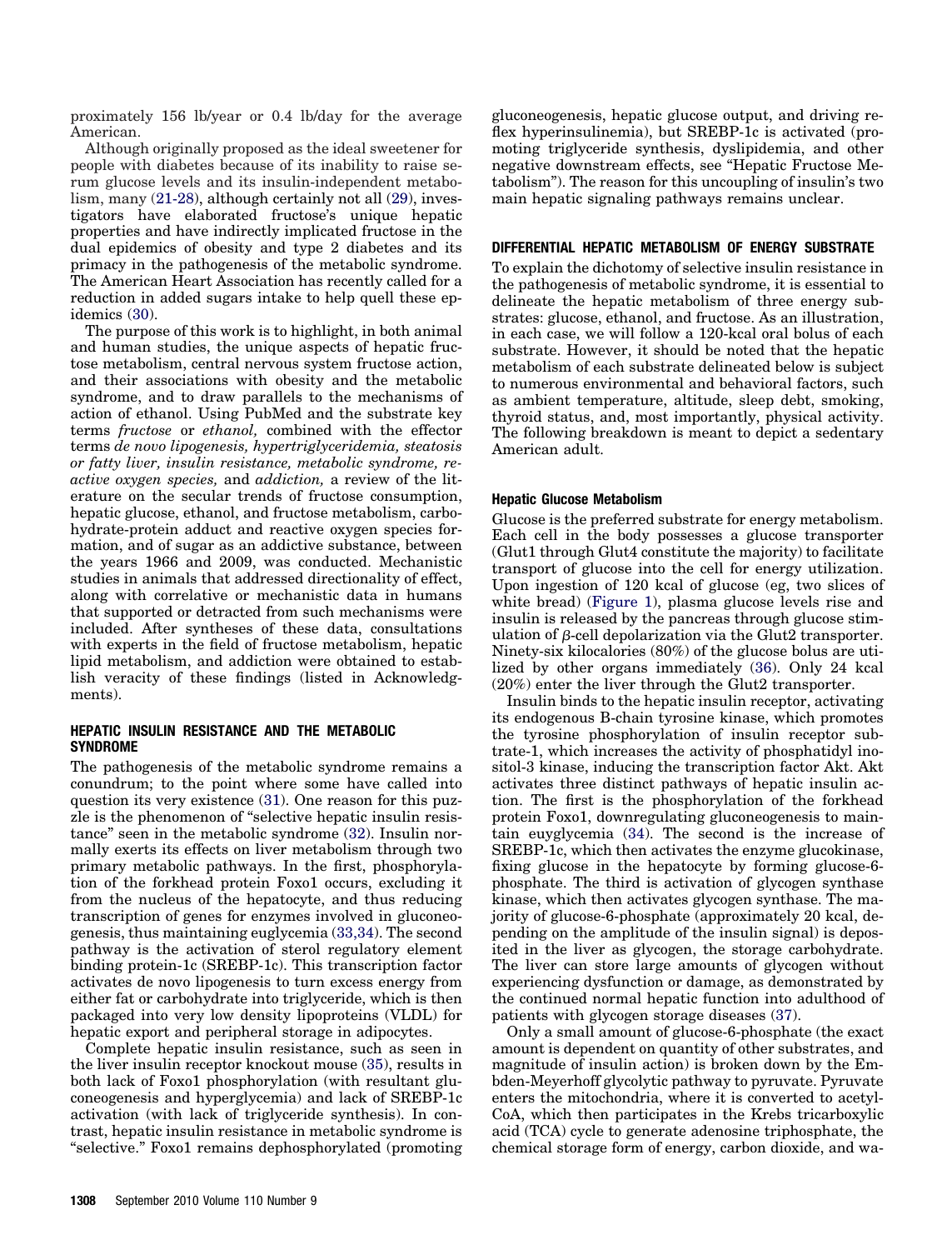

**Figure 1.** Hepatic glucose metabolism. Of an ingested glucose load, 20% is metabolized by the liver. Under the action of insulin, glycogen synthase is increased, and the majority of the glucose load is stored as glycogen. While insulin activation of sterol response element binding protein-1c (SREBP-1c) activates the lipogenic pathway, there is little citrate formed to act as substrate for lipogenesis. In addition, insulin action on the liver phosphorylates forkhead protein-1 (Foxo1), excluding it from the nucleus, and suppressing the enzymes involved in gluconeogenesis (gluconeogenesis). ADP=adenosine diphosphate. ATP=adenosine triphosphate. GNG=gluconeogenesis. IRS-1=insulin receptor substrate-1. TG= triglyceride.

ter. The hepatic TCA cycle has a relatively fixed maximum velocity, modulated only by thyroid status, cold exposure, altitude, and exercise (38,39). Thus, whatever tiny fraction of pyruvate is not metabolized by the mitochondria exits back into the cytoplasm as citrate through the "citrate shuttle" (40). This small amount of cytoplasmic citrate can serve as substrate for the process of de novo lipogenesis (DNL). In DNL, the enzyme adenosine triphosphate citrate lyase cleaves citrate to acetyl-CoA, the enzyme acetyl-CoA carboxylase carboxylates acetyl-CoA to form malonyl-CoA, and the enzyme fatty acid synthase adds serial acetyl-CoAs to the carbon backbone. These enzymes are activated serially under the transcriptional regulation of SREBP-1c to metabolize citrate into fatty acyl-CoA (41), which is then esterified with glycerol to form triglyceride. From there, triglyceride binds to apolipoprotein B (apoB) to form VLDL (measured peripherally in the triglyceride fraction), which are transported out of the liver for storage in adipocytes, and can serve as substrate for peripheral energy metabolism, but in excess will promote atherogenesis and/or obesity. Thus, only a tiny fraction of glucose can be hepatically metabolized to VLDL, which could contribute slowly to cardiovascular disease during a lifetime.

#### **Hepatic Ethanol Metabolism**

Ethanol is a naturally occurring energy substrate and, in small doses, may confer health benefits, but it is also recognized in acute large quantities as a central nervous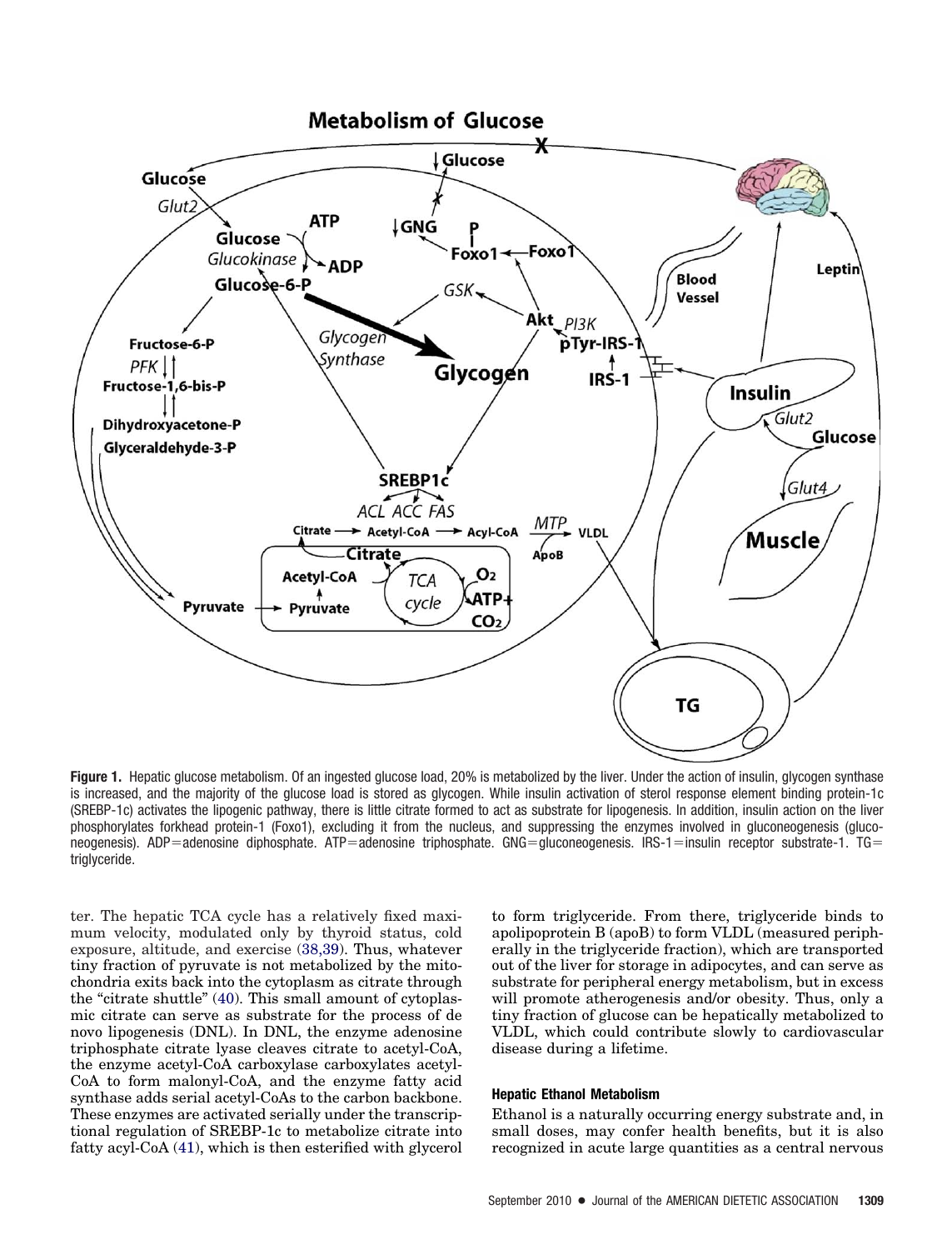

**Figure 2.** Hepatic ethanol metabolism. Of an ingested load, 80% reaches the liver. Ethanol induces: de novo lipogenesis and dyslipidemia; c-jun N-terminal kinase (JNK-1) activation, which serine phosphorylates hepatic insulin receptor substrate-1 (IRS-1), rendering it inactive, and contributing to hepatic insulin resistance, which promotes hyperinsulinemia and influences substrate deposition into fat; hepatic lipid droplet formation, leading to steatosis; and stimulation of the reward pathway, promoting continuous consumption. ACC=acetyl CoA carboxylase. ACL=adenosine triphosphate citrate lyase. CPT-1 = carnitine palmitoyl transferase-1. FAS = fatty acid synthase. FFA = free fatty acids. IR = insulin resistance. IRS-1=insulin receptor substrate-1. JNK-1=c-jun N-terminal kinase 1. LPL=lipoprotein lipase. MTP=microsomal transfer protein. PKC $\varepsilon$ =protein kinase C-&. SREBP-1c=sterol regulatory element binding protein-1c. TCA=tricarboxylic acid. TG=triglyceride.

system toxin and in chronically large quantities as a hepatotoxin. Although epidemiologic studies associate light to moderate ethanol consumption with improved insulin sensitivity (11) and wine consumption with reduced cardiovascular risk (12), other cross-sectional (13,14) and prospective (15) studies implicate a dosedependent effect of the chronic consumption of larger doses of ethanol, especially in beer, shochu, and spirits (13,14), in the genesis of insulin resistance and metabolic syndrome.

The hepatic metabolism of ethanol is quite dichotomous from that of glucose (Figure 2). Upon oral ingestion of 120 kcal of ethanol (eg, 1.5 oz hard spirits at 80 proof, or 40%), approximately 10% is metabolized by the stomach and stomach and intestine in a "first-pass" effect before entry into the portal circulation (42). Another 10% are metabolized by muscle and kidney. So approximately 96 calories reach the liver, accounting for four times the substrate as for glucose. Ethanol enters the hepatocyte through osmosis and does not stimulate insulin secretion. Once inside the liver, ethanol bypasses glycolysis and is converted by alcohol dehydrogenase 1B to form acetaldehyde, which, because of its free aldehyde, can generate reactive oxygen species (ROS) formation and toxic damage (43) if not quenched by hepatic antioxidants such as glutathione or ascorbic acid (see "ROS Formation") (44).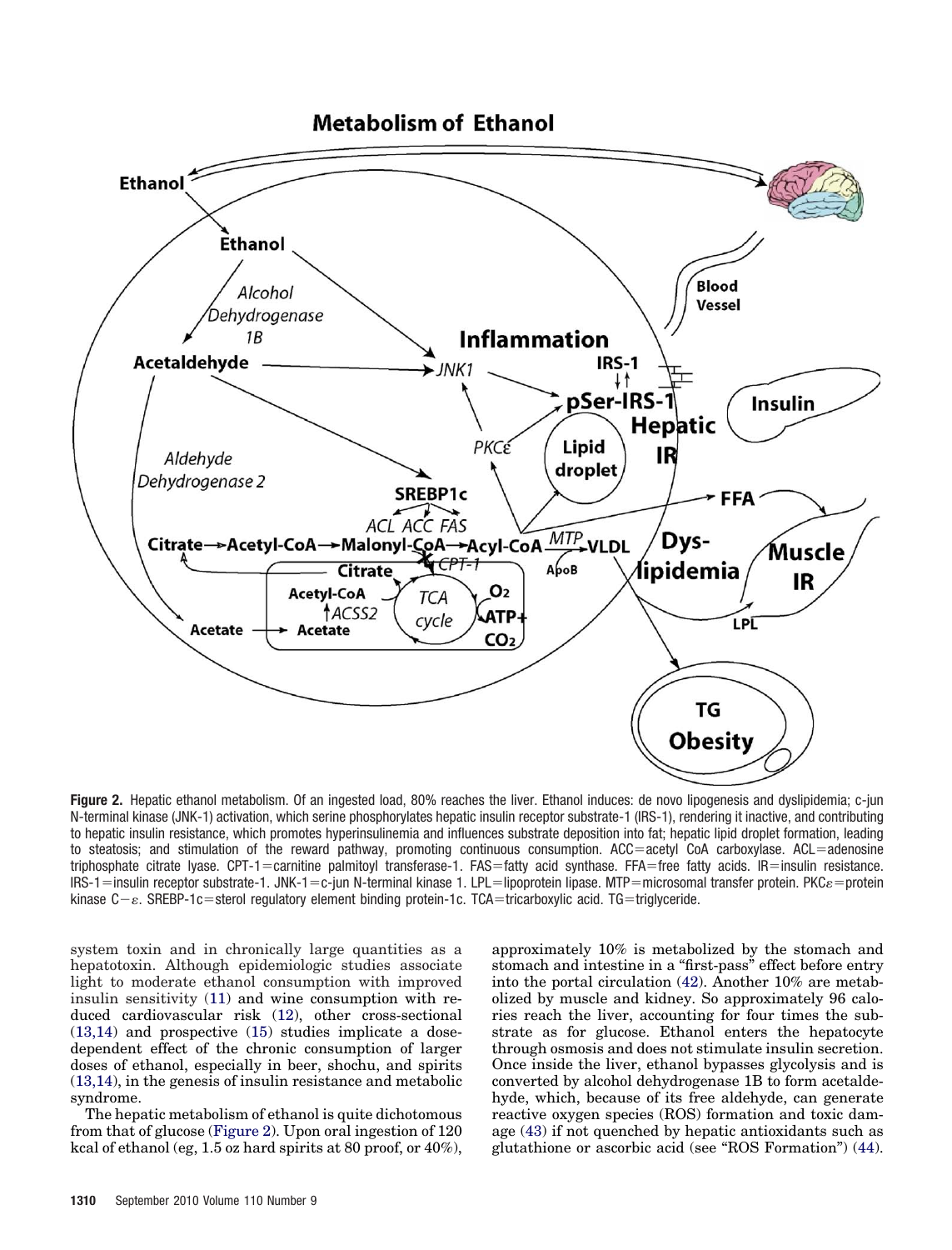**Figure 3.** Hepatic fructose metabolism. Of an ingested sucrose load, 20% of the glucose and 100% of the fructose is metabolized by the liver. Fructose induces substrate-dependent phosphate depletion, which increases uric acid and contributes to hypertension through inhibition of endothelial nitric oxide synthase and reduction of nitric oxide (NO); de novo lipogenesis (DNL) and dyslipidemia; hepatic lipid droplet formation and steatosis; muscle insulin resistance; c-jun N-terminal kinase (JNK-1) activation, contributing to hepatic insulin resistance, which promotes hyperinsulinemia and influences substrate deposition into fat; increased forkhead protein-1 (Foxo1), promoting gluconeogenesis and hyperglycemia; and central nervous system (CNS) hyperinsulinemia, which antagonizes central leptin signaling and promotes continued energy intake. ACC=acetyl  $CoA$  carboxylase. ACL=adenosine triphosphate citrate lyase. ACSS2=acyl-CoA synthetase short-chain family member 2. AMP=adenosine monophosphate. ApoB=apolipoprotein B. ChREBP=carbohydrate response element binding protein. CPT-1=carnitine palmitoyl transferase-1.  $FAS$  fatty acid synthase. FFA = free fatty acids. Glut 5 = glucose transporter 5. Glut2 = glucose transporter 2. Glut4 = glucose transporter 4. GNG = gluconeogenesis. GSK=glycogen synthase kinase. IR=insulin resistance. IRS-1=insulin receptor substrate-1. LPL=lipoprotein lipase.  $MKK7 = mitogen$  activated protein kinase kinase 7. MTP=microsomal transfer protein. PFK=phosphofructokinase. PGC-1 $\beta$ =peroxisome proliferator-activated receptor- $\gamma$  coactivator-1 $\beta$ . PI3K=phosphatidyl inositol-3-kinase. PKC $\varepsilon$ =protein kinase C– $\varepsilon$ . PP2A=protein phosphatase 2a.  $SREBP-1c$ =sterol regulatory element binding protein-1c. VLDL=very-low-density lipoprotein.

Acetaldehyde is then quickly metabolized by the enzyme aldehyde dehydrogenase 2 to the intermediary acetic acid. From there, acetic acid is metabolized by the enzyme acyl-CoA synthetase short-chain family member 2 to form acetyl-CoA, which can then enter the mitochondrial TCA cycle (as per glucose, see "Hepatic Glucose Metabolism"); or, in the presence of other caloric substrate, it is more likely to participate in synthesis of fatty acids through DNL (as per fructose, see "Hepatic Fructose Metabolism"). Furthermore, acetaldehyde stimulates SREBP-1c, activating the enzymes of DNL (45). Although the absolute rate of DNL of ethanol (ie, that which is metabolized to VLDL) is relatively small, fractional DNL increases from 1% at baseline to 31% after an ethanol bolus (46); thus, the liver is primed to convert convert ethanol to lipid.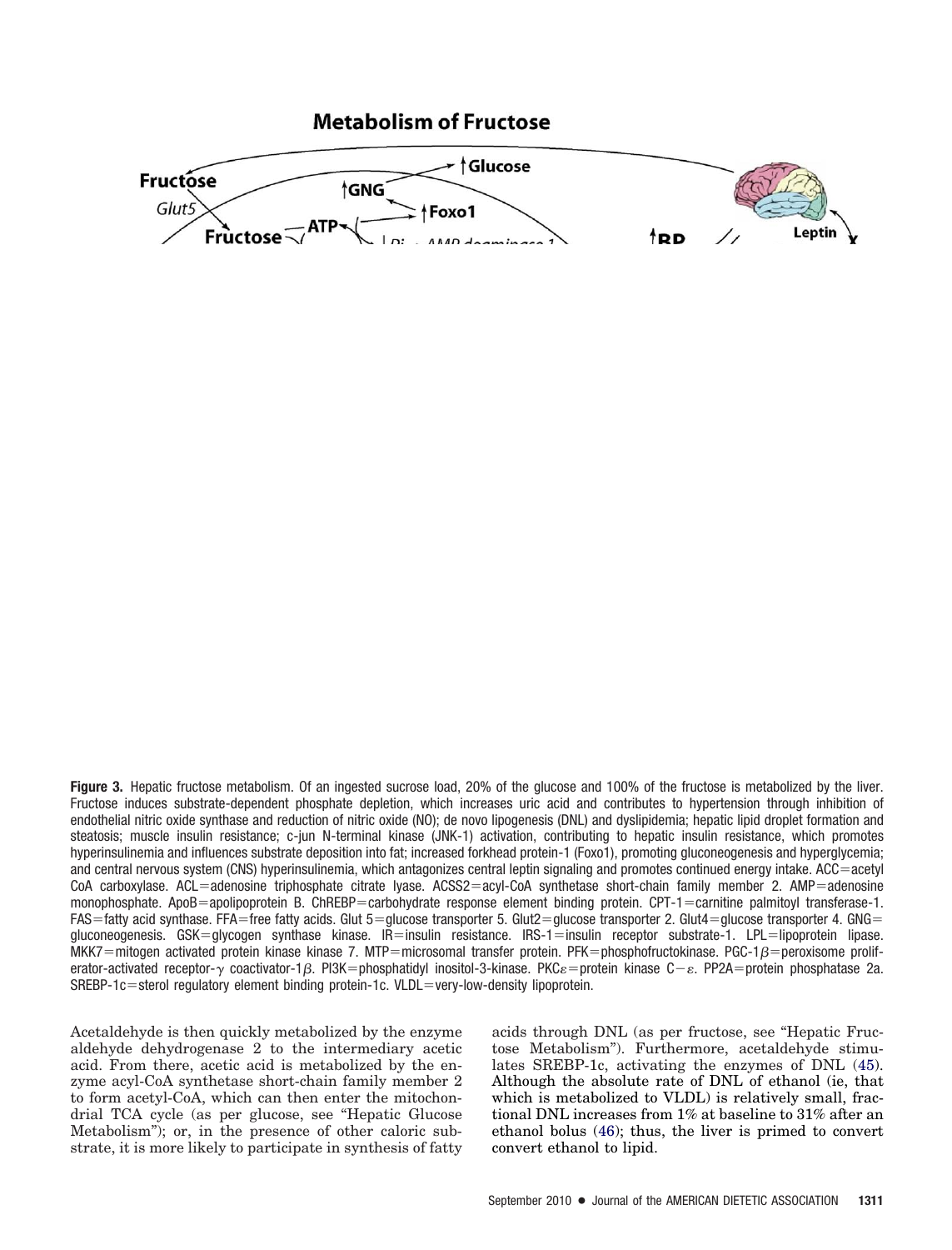In the process of DNL, the intermediary malonyl-CoA is formed in excess. However, malonyl-CoA is a steric inhibitor of the mitochondrial enzyme carnitine palmitoyl transferase-1 (47). Carnitine palmitoyl transferase-1 is the key rate-limiting and regulatory step in mitochondrial  $\beta$ -oxidation; the fatty acid transporter carnitine must be regenerated for transesterification and import of fatty acids into the mitochondrial matrix to generate two-carbon fragments for ketone formation (48). Furthermore, ethanol blocks fatty acid  $\beta$ -oxidation through inhibition of both peroxisome proliferation-activated receptor $-\alpha$  and adenosine monophosphate-activated protein kinase, which leads to decreased phosphorylation and resultant increased activity of acetyl-CoA carboxylase, increased levels of malonyl-CoA, and decreased activity of carnitine palmitoyl transferase-1 (49). Thus, increased DNL inhibits intrahepatic lipid  $\beta$ -oxidation, resulting in further intrahepatic lipid buildup (45,50).

The principal exit strategy for intrahepatic lipid is the export of VLDL; its synthesis depends on microsomal triglyceride transfer protein (MTP) for correct apoB100 protein folding prior to export. Reduction of hepatic peroxisome proliferation-activated receptor $-\alpha$  by ethanol downregulates MTP activity (51). Hepatic triglyceride availability is the major determinant of the VLDL secretion rate, but MTP activity seems to determine VLDL size and subsequent rates of clearance in the plasma (52). Similarly, ethanol suppression of MTP alters VLDL production and lipid export machinery (48) to increase VLDL production and contribute to hypertriglyceridemia (53-55).

Lastly, ethanol is a known contributor to hepatic insulin resistance (56,57). Although the mechanism is still unclear, dyslipidemia and hepatic insulin resistance may be due to hepatic diacylglycerol (DAG) and triglyceride accumulation seen in hepatic steatosis, with resultant activation of the enzyme c-jun N-terminal kinase 1 (JNK-1; see "Hepatic Fructose Metabolism") (58).

#### **Hepatic Fructose Metabolism**

Although the intestine and kidney possess the Glut5 transporter to resorb fructose into the bloodstream, only the liver possesses the Glut5 fructose transporter in order to metabolize fructose. Upon ingestion of 120 kcal of sucrose (eg, 8 oz of orange juice; composed of 60 kcal fructose and 60 kcal glucose) (Figure 3), the overwhelming majority of the 60-kcal fructose bolus reaches the liver, along with 20% of the glucose bolus (12 kcal), for a total of 72 kcal; thus, the liver must handle triple the substrate as it did for glucose alone (36).

#### **Phosphate Depletion and Hypertension**

In the liver, fructose is converted to fructose-1-phosphate by the enzyme fructokinase. This is an adenosine triphosphate-requiring reaction (59), depleting available intracellular phosphate. Phosphorylation of this large substrate load leads to activation of the scavenger enzyme adenosine monophosphate deaminase-1, which recoups intracellular phosphate by converting the adenosine phosphate breakdown products (adenosine diphosphate, adenosine monophosphate, and inosine monophosphate) to the cellular waste product uric acid (60). Buildup of urate in the circulation inhibits endothelial nitric oxide synthase, resulting in decreased nitric oxide in the vasculature. Nitric oxide is an endogenous vascular smooth muscle relaxant; its depletion by urate results in hypertension (61,62).

Rodent models demonstrate that a high-fructose diet leads to hypertension and renovascular damage (63). Recently, sugar consumption has been correlated with uric acid concentrations in American adults (64). Similarly, soft drink consumption in adolescents in the recent National Health and Nutrition Examination Survey evaluation demonstrates a positive relationship with uric acid levels and with systolic hypertension (65). Lastly, soft drink consumption correlates with blood pressure elevation in adolescents, although concurrent caffeine ingestion may be a complicating variable (66). Furthermore, inhibition of uric acid synthesis by allopurinol reduces blood pressure in obese adolescents (67).

#### **DNL**

In contrast to glucose's conversion to glycogen, the fructose-1-phosphate load enters the Embden-Meyerhoff glycolytic cascade. The majority of fructose-1-phosphate is metabolized directly to pyruvate, with the resultant large volume of acetyl-CoA entering the mitochondrial TCA cycle. The liver mitochondria cannot metabolize the entire fructose-derived pyruvate/acetyl-CoA substrate excess; any extra will exit the mitochondria into the cytoplasm as citrate via the "citrate shuttle" (40). Alternatively, a proportion of early glycolytic intermediaries will recombine to form fructose-1,6-bisphosphate, which then also combines with glyceraldehyde to form xylulose-5 phosphate (68). Xylulose-5-phosphate is a potent stimulator of protein phosphatase 2A (69), which activates carbohydrate response element binding protein (70), stimulating the activity of all three DNL enzymes adenosine triphosphate citrate lyase, acetyl-CoA carboxylase, and fatty acid synthase, which then rebuild the excess cytoplasmic citrate into fatty acyl-CoA and free fatty acids (FFA). Furthermore, fructose also stimulates peroxisomal proliferator-activated receptor- $\gamma$  coactivator-1 $\beta$ , a transcriptional coactivator for SREBP-1c, which further accentuates DNL enzymatic activity (71).

Excess accumulation of metabolites of DNL is seen in both human and rat models of steatosis (72,73). For instance, tracer studies in obese subjects with steatosis show that 26.1% of the intrahepatic lipid pool occurs through the process of DNL (74). On a typical high-fat diet, lean subjects exhibited  $\langle 3\% (1 \text{ to } 2 \text{ g/day}) \rangle$  of carbohydrate (CHO) converted to FFA by DNL (75,76). However, obese insulin-resistant subjects show markedly increased fractional DNL  $>10\%$  (77). DNL is markedly increased by excess dietary CHO, rather than excess dietary fat (78). For example, if total CHO energy intake exceeds total energy expenditure, hepatic DNL is incremented 10-fold (79). Similarly, on a high-CHO diet, DNL synthesis is 27 times increased in the fasting state as compared with a low-CHO diet, and 4 times increased in the fed state (80). Fructose is a primary driver of DNL. Human studies demonstrate a rate of fractional DNL of 2% with glucose and 10% after 6 days of high-fructose feeding (81,82) A recent human study demonstrated that fructose feeding increased fractional DNL to 17% (83).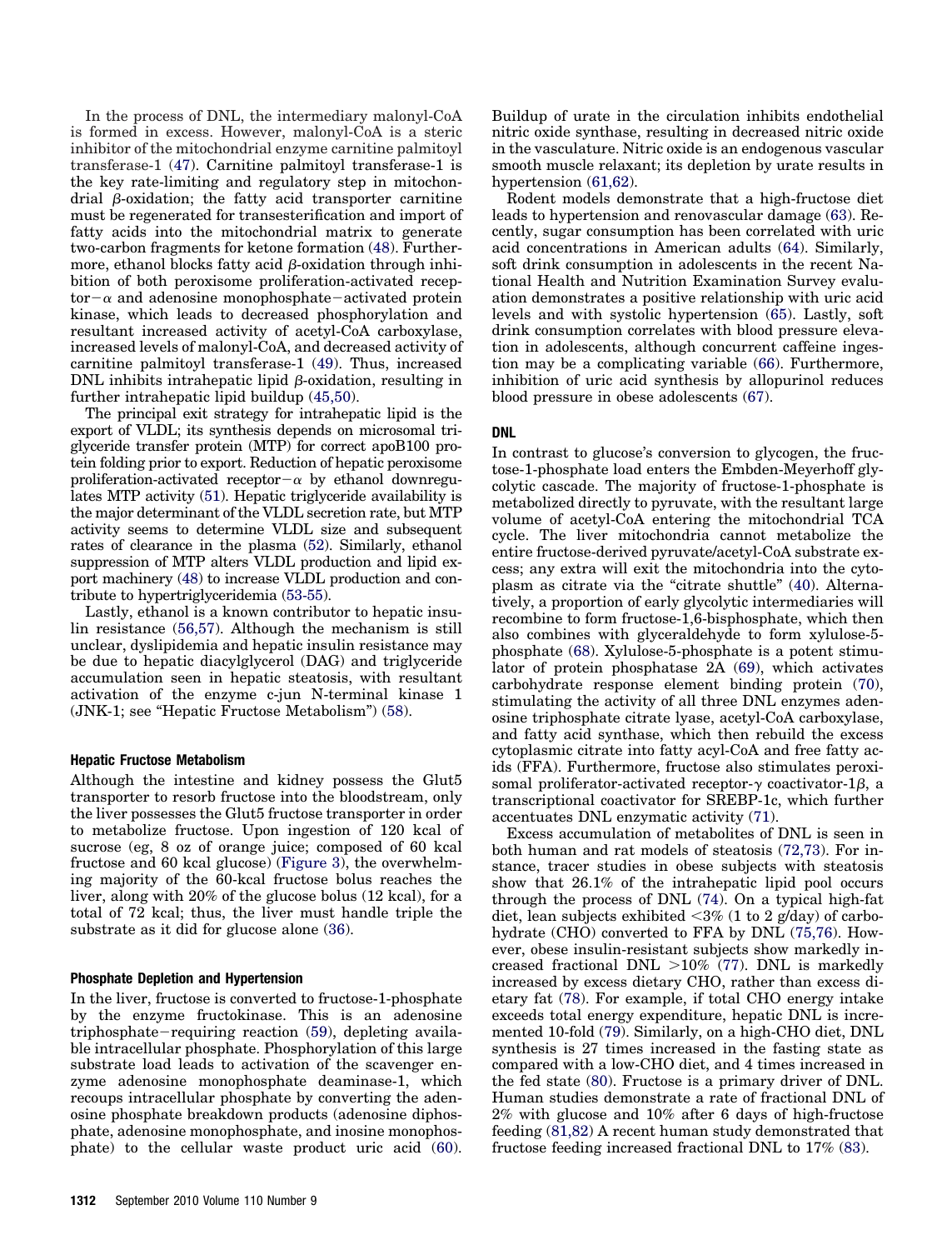#### **Dyslipidemia**

The attachment of hepatic triglyceride to apoB by MTP completes its conversion to VLDL, which is exported out of the liver to contribute to fructose-induced hypertriglyceridemia (84). Elevated circulating VLDL in animal models of high-fructose feeding may be a result of overproduction (85) driven by insulin resistance; increased triglyceride flux and hepatic inflammation (86); and decreased clearance (87,88).

In rodents, fructose feeding reduces hepatic peroxisome proliferation-activated receptor- $\alpha$  (89); inducing hepatic inflammation (90), and also inducing apoB100 overproduction (85,91), resulting in rapid development of hypertriglyceridemia (92). Similarly, laboratory studies of fructose feeding in humans result in marked increases in serum triglycerides, VLDL, and serum FFA (83,93-95). In children, fructose consumption correlates with the development of "small dense" LDL (96), a lipid particle thought to be particularly atherogenic. These data implicate fructose ingestion as a primary cause of dyslipidemia (77,83,97,98).

#### **Hepatic Lipid Deposition and Steatosis**

Some of the fatty acyl-CoA products from DNL escape packaging into VLDL for export, but instead accumulate as lipid droplets in the hepatocyte (3). Similarly, diets that increase carbohydrate response element binding protein activity lead to hepatic lipid deposition by increasing DNL (99) while genetically reducing this pathway reduces hepatic lipid deposition (70).

Animal studies demonstrate increased hepatic lipid deposition in response to high-fructose feeding (92,100). In human studies, eucaloric replacement of glucose with fructose increased intrahepatic lipid levels by 38% within 8 days, as measured by magnetic resonance spectroscopy (81). Although this effect can occur in other states of increased FFA production, eg, type 2 diabetes (101,102), correlative data in obese children between soft drink ingestion and alanine aminotransferase levels (103) suggest a similar pathogenesis. Our group also has also found a correlation between soft drink consumption and alanine aminotransferase levels in obese children (104).

## **Inflammation, JNK-1, and Hepatic Insulin Resistance**

Fructose is able to induce the transcription of the enzyme JNK-1 (105) via activation of mitogen-activated protein kinase kinase 7 (106). In addition, the DNL product DAG can also induce JNK-1 via activation of protein kinase  $C-\varepsilon$  (22). JNK-1 is the bridge between hepatic energy metabolism and inflammation and, once induced, begins the inflammatory cascade (107). As part of its inflammatory action, JNK-1 activation induces serine phosphorylation of insulin receptor substrate-1 (IRS-1) in the liver (108), thereby preventing normal insulin-mediated tyrosine phosphorylation of IRS-1 and promoting hepatic insulin resistance. Alternatively, DAG-induced protein kinase C– $\varepsilon$  may phosphorylate IRS-1 on a serine moiety directly (109), worsening hepatic insulin resistance.

Animal studies of fructose ingestion demonstrate increases in serine phosphorylation at position 307 of hepatic IRS-1 (110,111) and resultant insulin resistance (112-116). Numerous human studies demonstrate the induction of hepatic insulin resistance in response to increased fructose feeding (82,83,94) and, in particular, peripheral markers of inflammation (117), although some studies have failed to show induction of insulin resistance (118).

#### **Skeletal Muscle Insulin Resistance**

Excessive FFA exported from the liver leads to increased uptake into skeletal muscle. There, DAG reassembled from FFA, reduces glucose transport, resulting in skeletal muscle insulin resistance (119). FFA, liberated from circulating VLDL by insulin stimulation of lipoprotein lipase, also contributes to increased storage of intramyocellular lipid, which perpetuates the insulin resistant state in skeletal muscle (120).

In rodent models, high-fructose feeding increases skeletal muscle lipid deposition and oxidative stress (121) and reduces IRS-1 phosphorylation and PI3-kinase activation in skeletal muscle (112). Similarly, in obese children, intramyocellular lipid correlates with insulin resistance (122); although the primacy of intramyocellular lipid in the genesis of the metabolic syndrome remains controversial (123).

#### **Hyperinsulinemia, Obesity, and Type 2 Diabetes**

Hepatic and skeletal muscle insulin resistance, through increases in FFA levels, promotes reciprocal hyperinsulinemia (124). Furthermore, cytokines released from visceral fat into the portal circulation also promotes hepatic insulin resistance, also exacerbating hyperinsulinemia (125). The excess insulin can act peripherally to promote increased adipocyte lipoprotein lipase, which cleaves FFA off circulating VLDL, which is then stored in adipocytes. The resulting obesity causes worsening of the peripheral insulin resistance. Furthermore, fructose increases expression of Foxo1 (126); in the face of hepatic insulin resistance, this Foxo1 cannot all be phosphorylated to maintain its exclusion from the nucleus, and hepatic gluconeogenesis results, raising serum glucose and requiring an even greater  $\beta$ -cell insulin response. Eventually, in response to the hepatic insulin resistance, gluconeogenesis, and the phenomena of glucotoxicity, lipotoxicity, and endoplasmic reticulum stress at the level of the  $\beta$ -cell (127-130), inadequate insulin secretion in relation to the degree of peripheral insulin resistance leads to hyperglycemia and type 2 diabetes (131).

In some animal models, fructose administration leads to insulin resistance and dyslipidemia (92), while in others, full-fledged type 2 diabetes can ensue (132). In humans, sugar-sweetened beverage consumption correlates with prevalence of type 2 diabetes in adults (133-135), while soft drink consumption correlates with obesity and insulin resistance in children (18).

Thus, fructose's action on the liver is unique among carbohydrates and appears independent of insulin. Fructose metabolism gives rise to the phenotype of "selective hepatic insulin resistance" typical of metabolic syndrome by uncoupling effects on gluconeogenesis and DNL. Fructose increases the synthesis of Foxo1 (126), not all of which can be phosphorylated (especially in the face of burgeoning hepatic insulin resistance), allowing gluconeogenesis to drive further insulin need, with resultant hyperglycemia. Fructose also directly increases the syn-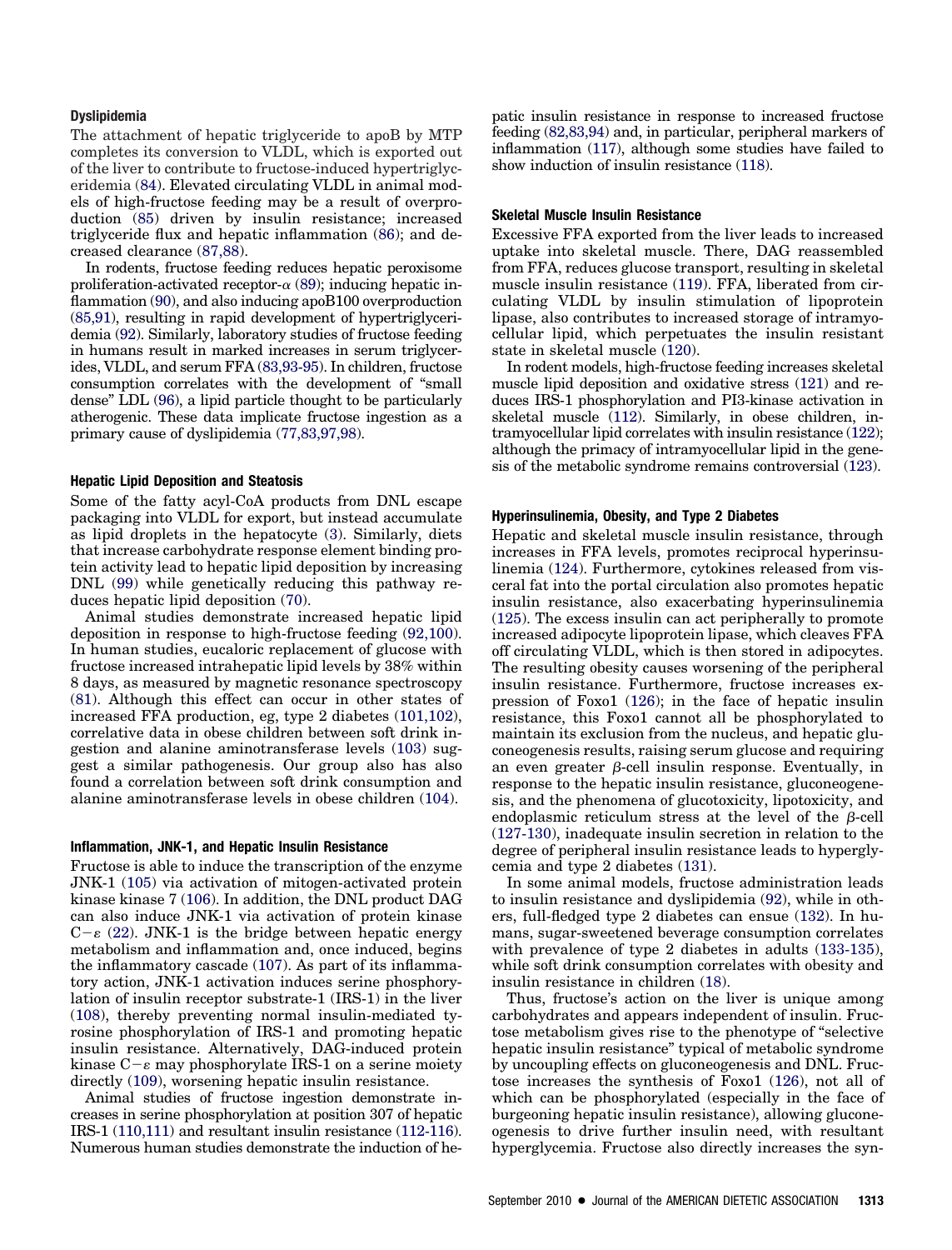**Table.** Similarities between soda and beer with respect to hepatic handling

|                                                | Soda<br>$(12$ -oz can) | <b>Beer</b><br>$(12$ -oz can)                        |
|------------------------------------------------|------------------------|------------------------------------------------------|
| Calories<br>Percent carbohydrate (%)           | 150<br>10.5 (sucrose)  | 150<br>3.6 (alcohol)<br>5.3 (other<br>carbohydrates) |
| <b>Calories from</b>                           |                        |                                                      |
| Fructose                                       | 75 (4.1 kcal/g)        |                                                      |
| Alcohol                                        |                        | 90 (7 kcal/g)                                        |
| Other carbohydrate                             | 75 (glucose)           | 60 (maltose)                                         |
| First-pass stomach-intestine<br>metabolism (%) |                        | 10                                                   |
| Calories reaching liver                        | 90                     | 92                                                   |

thesis of peroxisomal proliferator-activated receptor- $\gamma$  coactivator-1 $\beta$  (71), which activates SREBP-1c independently of insulin, promoting DNL to foment dyslipidemia, hepatic steatosis, and further insulin resistance.

#### **Hepatic Metabolic Profile and Substrate Burden: Fructose vs Ethanol**

Thus, hepatic metabolism of either fructose or ethanol results in energy substrate conversion to acetyl-CoA, without any insulin regulation and with limited diversion to nontoxic intermediaries such as glycogen. The overwhelming majority of the acetyl-CoA produced will find its way into DNL, generating intrahepatic lipid, inflammation, and insulin resistance. Through the phenomena of enhanced DNL, JNK-1 activation, and hepatic insulin resistance, the hepatic metabolic profile of fructose metabolism parallels that of ethanol.

The hepatic substrate burden between fructose and ethanol are also similar. The Table demonstrates the hepatic burden of a can of beer vs a can of soda. Both contain 150 kcal per 12 oz can. Both contain a glucose load combined with either an ethanol load (beer) or fructose load (soda). The first-pass effect of ethanol in the stomach and intestine removes 10% of the ethanol. In the case of beer (3.6% ethanol and 6.6% maltose, a glucose disaccharide), about 92 calories reach the liver, while for soda, 90 calories reach the liver. Indeed, the metabolic demand on the liver from beer and soda are congruent.

# **ROS FORMATION**

Any carbohydrate can induce ROS formation through actions of its free aldehyde or ketone. The aldehyde form of glucose is reactive with free amino groups on proteins in a nonenzymatic exothermic reaction, leading to nonenzymatic protein glycation (136), termed the *Maillard* or *browning* reaction (eg, hemoglobin A1c). Each glycation generates one superoxide radical, which must be quenched by an antioxidant or cellular damage will occur (137). However, at  $37^{\circ}$ C and pH 7.4, the majority of glucose molecules are found in the stable six-membered glucopyranose ring form, limiting ROS formation.

# **Effects of Ethanol**

Ethanol induces hepatocellular damage through several different mechanisms (44), including mitochondrial damage, membrane effects, hypoxia, cytokine production, and iron mobilization. In addition, ethanol is thought to exert toxicity through its metabolism by alcohol dehydrogenase 1B to the intermediary acetaldehyde, which, because of its free aldehyde moiety engages rapidly in ROS formation (138). In the absence of antioxidant quenching, these ROS may lead to lipid peroxidation, fibrogenesis, and, ultimately, cirrhosis (Figure 4).

# **Effects of Fructose**

Because the ring form of fructose is a five-membered ring with steric hindrance from the two axial (abutting) hydroxymethyl groups, the linear form is preferred, and the reactive ketone moiety is available for reaction with proteins. In vitro studies demonstrate that fructosylation of proteins with fructose occurs seven times more rapidly than glycation with glucose (139,140). Thus, fructosegenerated ROS species are abundant (141,142), which, if not quenched by an antioxidant, can promote hepatocellular damage (Figure 4).

The hepatotoxic effects of fructose via ROS formation have been demonstrated in both cultured hepatocytes (143) and in animal models (144). Although mechanistic data remain lacking in humans, case-controlled studies demonstrate that fructose consumption correlates with development of hepatic steatosis and nonalcoholic steatohepatits (145,146).

# **THE HEDONIC PATHWAY OF FOOD REWARD**

The limbic structures central to the hedonic pathway that motivates the "reward" of food intake are the ventral tegmental area (VTA) and nucleus accumbens (NA), with inputs from various components of the limbic system, including the striatum, amygdala, hypothalamus, and hippocampus. The NA is also referred to as the "pleasure center" of the brain, as this is the brain area responsive to morphine, nicotine, and ethanol. Food intake is a "readout" of the reward pathway; for example, administration of morphine to the NA increases food intake in a dosedependent fashion (147). Dopamine neurotransmission from the VTA to the NA mediate the reward properties of food (148), while obesity results in decreased density of dopamine  $D<sub>2</sub>$  receptors as measured by positron emission tomography scanning (149).

#### **Effects of Ethanol**

Ethanol is a known substance of abuse through its effects on fostering reward through the hedonic pathway (150). By altering  $\gamma$ -amino-butryic acid and opioid transmission within the VTA and central area of the amygdala, acute ethanol exposure activates dopamine neurotransmission (151). However, following repeated exposure to ethanol, increases in basal dopamine are apparent, but peak effects relative to baseline are decreased, indicating downregulation (152), a postulated mechanism of tolerance. Human genetic studies demonstrate that downregulation of dopamine transport (and resultant inadequate neuro-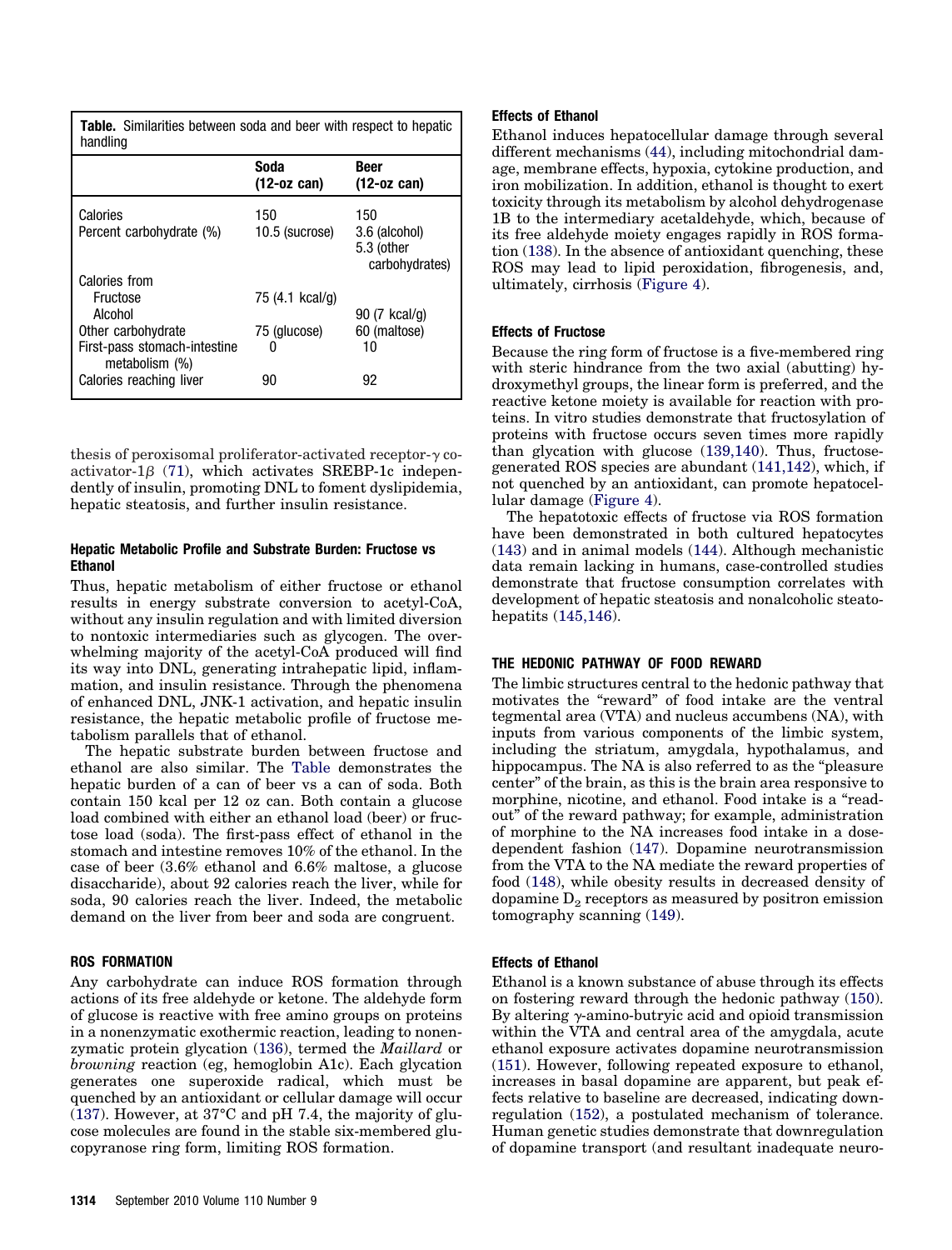

**Figure 4.** Generation of reactive oxygen species (ROS) by fructose or ethanol. Fructose first forms an intermediate Schiff base with the  $\varepsilon$ -amino group of lysine, which then spontaneously hydrogenates to form an irreversible Heyns product (hydroxyamide linkage or fructose adduct), termed the Maillard reaction. The heat of formation of this reaction is -19 kcal/mol, and is therefore exothermically favorable. Each protein fructosylation generates one superoxide radical (O<sub>2</sub> $\bullet^-$ ), which must be quenched by an antioxidant (such as glutathione with its reduced sulfhydryl groups). Conversely, ethanol is metabolized by alcohol dehydrogenase 1B, generating NADH, to acetaldehyde, which then participates in the same Maillard reaction to form acetaldehyde adducts, with generation of superoxide radicals which must also be quenched by antioxidants. In the absence of adequate antioxidant capacity, ROS production leads to peroxidation, hepatocellular damage, necroinflammation (non-alcoholic steatohepatitis [NASH]), fibrosis, and ultimately cirrhosis. From reference (194): Lim JS, Mietus-Snyder ML, Valente A, Schwarz JM, Lustig RH. Role of fructose in the pathogenesis of NAFLD and the metabolic syndrome. *Nat Rev Gastroenterol Hepatol.* 2010;7:251-264, reprinted with permission.

transmission) results in increased ethanol consumptive behavior (153), and human imaging studies show that dysfunction of dopamine neurotransmission is associated with withdrawal and relapse (154). Such downregulation of dopamine neurotransmission with chronic substrate exposure is a hallmark of the addictive state (155).

#### **Effects of Fructose**

**Indirect Effects on Reward and Food Intake.** Studies in dietinduced obesity document defects in both leptin transport across the blood-brain barrier and in central leptin signaling (156), termed *leptin resistance*. Both leptin and insulin receptors are colocalized in VTA neurons (157), and both hormones have been implicated in modulating rewarding responses to food and other pleasurable stimuli. Leptin decreases VTA-NA activity and extinguishes reward for food (158,159). In the acute situation, insulin increases expression and activity of the dopamine transporter, which clears and removes dopamine from the synapse (160); thus, acute insulin exposure blunts the reward of food in rats (157).  $D_2$ -receptor antagonists and insulin act additively to acutely decrease the rewarding response to a palatable sucrose solution; furthermore, insulin appears to inhibit the ability of VTA-agonists (eg, opioids) to increase intake of sucrose (161). Finally, acute insulin blocks the ability of rats to form a conditioned place-preference association to a palatable food (157).

However, chronic hyperinsulinemia, due to insulin resistance of the sort generated by chronic fructose consumption, may do the opposite; that is, contribute to increased caloric intake by preventing dopamine clearance from the NA, thus fostering pleasure derived from food in situations where energy stores are replete (162). Chronic hyperinsulinemia appears to prevent central leptin signaling (163,164), resulting in leptin resistance and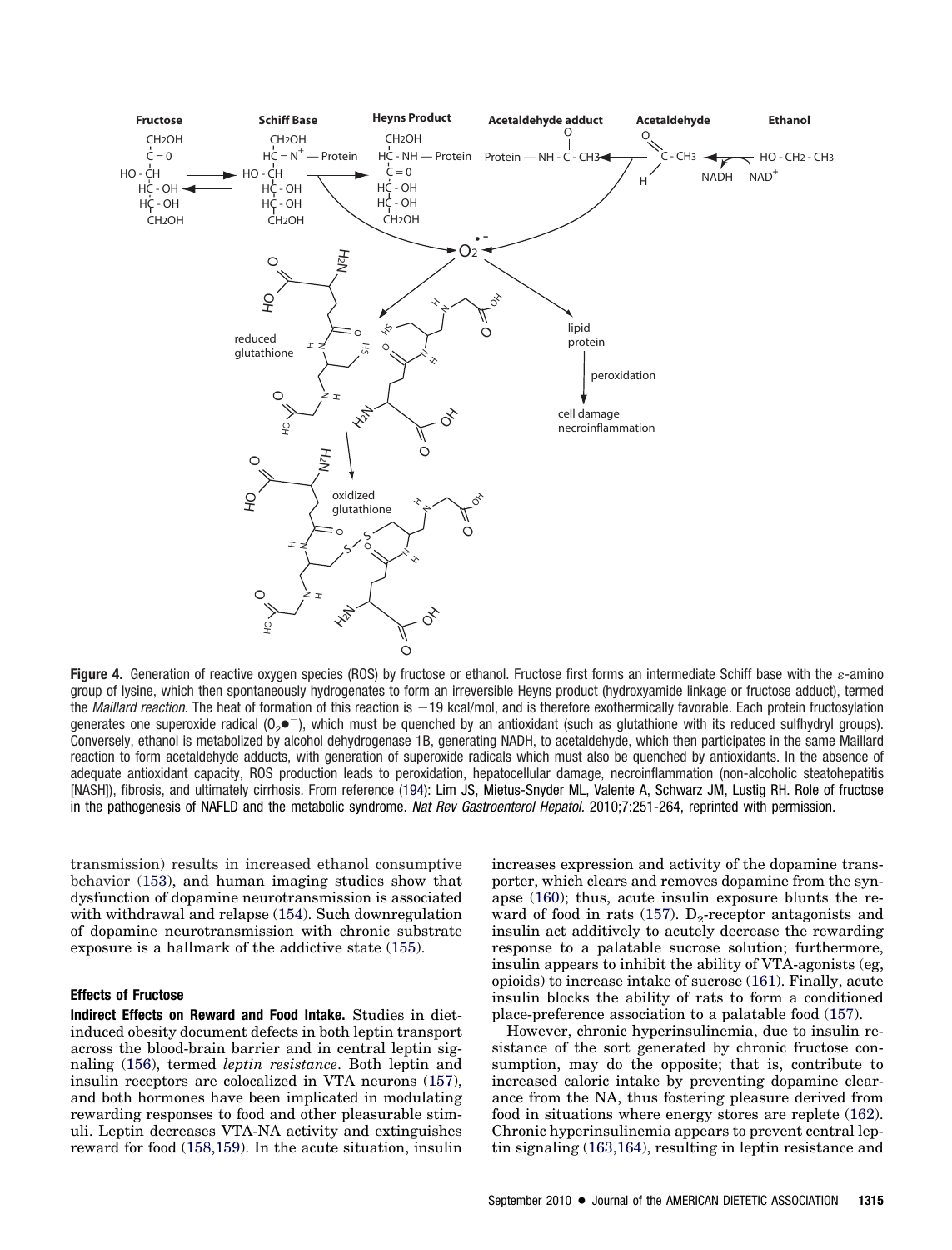promotion of further food intake (165,166). Central nervous system insulin resistance sets the stage for unchecked caloric intake in the face of positive energy balance, as evidenced experimentally by the brain-specific insulin receptor knockout mice (167). Thus, by promoting hepatic and muscle insulin resistance, fructose ingestion may alter VTA-NA dopamine neurotransmission, the hedonic response to food, and may drive excessive energy intake. Leptin resistance also results from defective leptin transport across the blood-brain barrier. Recently, one cause of impaired leptin transport has been shown to be hypertriglyceridemia (168), possibly as an adaptation to increase food intake in the face of anorexia and starvation, but maladaptive in the face of fructose-induced dyslipidemia.

Ghrelin, an octanoylated 28-amino acid peptide produced by cells in the stomach, signals the hypothalamus to interpret hunger and increase food intake (169) and fat deposition (170,171). Ghrelin also increases the respiratory quotient in rats, suggesting a reduction of fat oxidation and promotion of fat storage. In humans, ghrelin levels rise with increasing subjective hunger and peak at the time of voluntary food consumption and decrease after meal (172). However, fructose feeding does not decrease ghrelin (93) and, therefore, caloric intake is not suppressed. Indeed, fructose consumption in the form of soft drinks does not reduce the volume of solid food and, therefore, increases the total calories consumed during the meal (24).

Fructose feeding also blunts blood levels of the satiety signal Peptide  $YY_{3-36}$  and yields higher levels of hypothalamic endocannabinoid receptor messenger RNA, consistent with increased caloric intake (173). Lastly, fructose reduces hypothalamic malonyl-CoA levels, thought to represent the "fuel gauge" of the neuron, indicating energy inadequacy and promoting increased intake (174,175)*.*

**Direct Effects of Fructose on Reward and Food Intake.** Fructose also has direct effects on increasing caloric consumption. Increasing the palatability of food by addition of sucrose undermines normal satiety signals and motivates energy intake independent of energy need (176,177). For instance, sucrose infusion directly into the NA reduces  $D_2$  receptors and  $\mu$ -opioid receptors similar to that of morphine (178). Both sweet and high-fat foods mobilize both opioids and dopamine within the NA and establish hard-wired pathways for craving in these areas that can be identified by functional magnetic resonance imaging (147,179). Furthermore, animal models of intermittent sugar administration, over a 3-week interval, can induce behavioral alterations consistent with dependence; ie, bingeing, withdrawal and anxiety, craving, and cross-sensitization to other drugs of abuse (180). Neuropharmacologic analyses demonstrate reduction in  $D_2$  receptors in the NA, consistent with the fostering of reward and behavioral changes seen in addiction. Although anecdotal reports abound supporting human "sugar addiction," whether this "vicious cycle" of fructose consumption is merely habituation or full-fledged dependence is not yet clear.

# **SOCIETAL PARALLELS BETWEEN FRUCTOSE AND ETHANOL**

Fructose also has notable societal parallels with ethanol. Both sugar and alcohol are legal and abundantly available substances. Both are treated as "ordinary commodities" in trade policy (181,182). Problems of overuse and related health harms are more prevalent in lower socioeconomic groups (183,184). Those who overconsume either substance are stigmatized (185,186). Finally, within policy debates, sugar and alcohol involve a parallel set of stakeholders, including industrial producers and distributors, nongovernmental advocacy groups, scientists, clinicians, and two types of government agencies: those charged with promoting economic development and production through trade (eg, US Department of Agriculture) vs those charged with protecting public health (eg, Health and Human Services, Bureau of Alcohol, Tobacco, and Firearms).

#### **SUMMARY AND CONCLUSIONS**

Most people consider sugar (ie, fructose-containing compounds) to be just "empty" calories. Although the hepatic metabolic pathways outlined here have been worked out primarily in animal models, the human phenotypes are quite similar. These data indicate that fructose exerts specific biochemical effects beyond its caloric equivalent. In the hypocaloric (eg, starvation) state, fructose is as beneficial as glucose in promoting glycogen repletion (187); but in the hypercaloric state, fructose drives DNL, resulting in dyslipidemia steatosis and insulin resistance akin to that seen with ethanol. The excess acetyl-CoA generated by both substrates overwhelm the mitochondrial TCA cycle, resulting in DNL with resultant dyslipidemia, hepatic lipid deposition, and inflammation. Furthermore, the hepatic insulin resistance results in gluconeogenesis, contributing to hyperglycemia and increasing  $\beta$ -cell insulin strain. In particular, fructose recapitulates the pentad of the metabolic syndrome and has been shown to contribute to cardiovascular disease (30,188). This should not be surprising, as fructose and ethanol are congruent evolutionarily and biochemically. Ethanol is manufactured by fermentation of fructose; the only difference is that for fructose, humans perform the glycolysis, while for ethanol, yeast have already performed the glycolysis. Secondly, through their free reactive carbonyl moieties, both fructose and ethanol produce ROS, which increases risk for hepatocellular damage. Lastly, the neuroendocrine mechanisms outlined here demonstrate that by blocking leptin signaling, promoting sensations of hunger, and activation of the reward pathway, fructose contributes to a positive feedback pathway of continuous ingestion of food independent of energy need, a phenomenon paralleling that of ethanol. Figure 5 lists the overlap in phenotypic phenomena exhibited by fructose and ethanol in a chronic state of overconsumption.

Aside from restriction of intake, there are two "antidotes" to the hepatic effects of fructose. Exercise enacts two benefits. By increasing hepatic TCA cycle maximal velocity (38), less acetyl-CoA will be converted to citrate, providing less substrate for DNL and reducing fructose's toxic downstream effects. Also, exercise has beneficial effects on both Foxo1 and peroxisomal proliferator-activated receptor- $\gamma$  coactivator-1 $\beta$ , thus improving insulin action at the liver (189). Fiber also enjoys two benefits. By reducing glycemic load and rate of carbohydrate absorption, fiber reduces the bolus of energy substrate the liver has to metabolize acutely, thereby reducing the rate of DNL and improving insulin sensitivity (190). Fiber also increases satiety, reducing further consumption (191,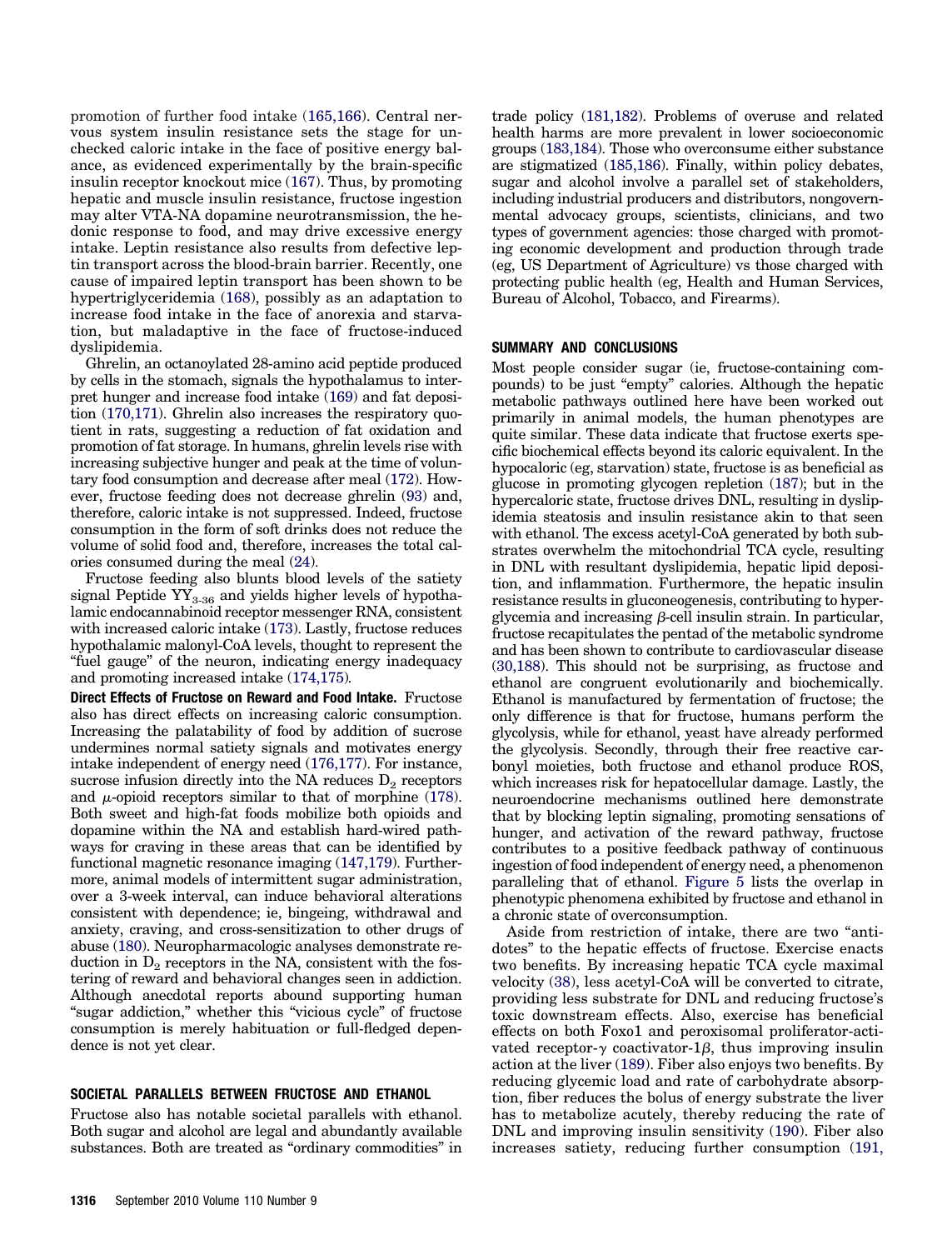| <b>Chronic ethanol exposure</b> | <b>Chronic fructose exposure</b>      |  |
|---------------------------------|---------------------------------------|--|
| • Hematologic disorders         |                                       |  |
| • Electrolyte abnormalities     |                                       |  |
| • Hypertension                  | • Hypertension (uric acid)            |  |
| Cardiac dilatation              |                                       |  |
| $\bullet$ Cardiomyopathy        | • Myocardial infarction               |  |
|                                 | (dyslipidemia, insulin resistance)    |  |
| $\bullet$ Dyslipidemia          | • Dyslipidemia (de novo lipogenesis)  |  |
| • Pancreatitis                  | • Pancreatitis (hypertriglyceridemia) |  |
| Obesity (insulin resistance)    | • Obesity (insulin resistance)        |  |
| • Malnutrition                  | • Malnutrition (obesity)              |  |
| • Hepatic dysfunction (ASH)     | • Hepatic dysfunction (NASH)          |  |
| • Fetal alcohol syndrome        |                                       |  |
| ● Addiction                     | • Habituation, if not addiction       |  |
|                                 |                                       |  |

**Figure 5.** Phenotypes of chronic energy substrate exposure. ASH  $alcoholic$  steatohepatitis. NASH=non-alcoholic steatohepatitis.

192). Unfortunately, both of these are currently in short supply in the Western lifestyle.

In order to reduce the cardiovascular sequelae associated with obesity and metabolic syndrome, the American Heart Association has recommended reduction of dietary sugar intake by more than half (30). Enacting such recommendations requires that food and nutrition practitioners reassess their current recommendations. In the process of dispensing "low-fat" dietary directives, an unstated implication is that replacement of fat with carbohydrate is a rational approach. Health care providers must recognize the differences between glucose and fructose and that despite fructose's classification as a carbohydrate, it is metabolized more like fat. It is this author's opinion that a low-fat diet in America is tantamount to a high-fat diet, as increased fructose ingestion because of substitution of fructose for fat to improve palatability causes the same metabolic perturbations as does a highfat diet. Such a formulation also makes it important for the food and nutrition practitioner to assess a patient's sugar and ethanol consumption separately from their carbohydrate and fat consumption. It is also this author's opinion that in assessing a patient's risk for metabolic syndrome, instead of quantifying three macronutrient groups, clinical food and nutrition practitioners should evaluate five, ie, fat, protein, complex carbohydrate, fiber, and sugar/ethanol.

It should be noted that successful efforts to reduce consumption of other stimuli of the hedonic pathway, ie, amphetamine, cocaine, nicotine, cannabis, and ethanol, combine both individual education with some sort of public policy measure, such as taxation, restriction, or interdiction (193). The political, economic, and societal barriers in applying such lessons to reduce fructose consumption are substantial, but not insurmountable. Such policies to curtail fructose consumption, eg, through soda taxation, are currently being debated in New York and California and nationally. Indeed, it seems likely that individual behavioral counseling, combined with sound public health measures, will be necessary to combat this epidemic.

STATEMENT OF POTENTIAL CONFLICT OF INTEREST: No potential conflict of interest was reported by the author.

FUNDING/SUPPORT: The author states categorically that there were no external funding sources relevant to this project or manuscript.

ACKNOWLEDGEMENTS: The author would like to thank Jean-Marc Schwarz, PhD; Kathleen Mulligan, MD; Elissa Epel, PhD; Stanton Glantz, PhD; Neil Benowitz, MD; Laura Schmidt, PhD, MPH; Ronald Krauss, MD; Michele Mietus-Snyder, MD; Kristine Madsen, MD, MPH; Patrika Tsai, MD, MPH; Nathan Bass, MD; Philip Rosenthal, MD; Raphael Merriman, MD; Andrea Garber, PhD, RD; Stephanie Nguyen, MD, MAS; Jung Sub Lim, MD, PhD; and Young Eun Choi, MD, PhD; for their input to this analysis.

#### **References**

- 1. Centers for Disease Control. Trends in intake of energy and macronutrients—United States, 1971-2000. *Morb Mortal Wkly Rep.* 2004; 53:80-82.
- 2. Zivkovic AM, German JB, Sanyal AJ. Comparative review of diets for the metabolic syndrome: Implications for nonalcoholic fatty liver disease. *Am J Clin Nutr.* 2007;86:285-300.
- 3. Cave M, Deaciuc I, Mendez C, Song Z, Joshi-Barve S, Barve S, McClain C. Nonalcoholic fatty liver disease: Predisposing factors and the role of nutrition. *J Nutr Biochem.* 2007;18:184-195.
- 4. Alkouri N, Dixon LJ, Feldstein AE. Lipotoxicity in nonalcoholic fatty liver disease: Not all lipids are created equal. *Expert Rev Gastroenterol Hepatol.* 2009;3:445-451.
- 5. Verna EC, Berk PD. Role of fatty acids in the pathogenesis of obesity and fatty liver: Impact of bariatric surgery. *Semin Liver Dis.* 2008; 28:407-426.
- 6. Tetri LH, Basaranoglu M, Brunt EM, Yerian LM, Neuschwander-Tetri BA. Severe NAFLD with hepatic necroinflammatory changes in mice fed trans fats and a high-fructose corn syrup equivalent. *Am J Physiol Gastrointest Liver Physiol.* 2008;295:G987-G995.
- 7. Nagao K, Inoue N, Wang YM, Shirouchi B, Yanagita T. Dietary conjugated linoleic acid alleviates nonalcoholic fatty liver disease in Zucker (fa/fa) rats. *J Nutr.* 2005;135:9-13.
- 8. Assy N, Nassar F, Nasser G, Grosovski M. Olive oil consumption and non-alcoholic fatty liver disease. *World J Gastroenterol.* 2009;15: 1809-1815.
- 9. Chanmugam P, Guthrie JF, Cecilio S, Morton JF, Basiotis PP, Anand R. Did fat intake in the United States really decline between 1989-1991 and 1994-1996? *J Am Diet Assoc.* 2003;103:867-872.
- 10. York LW, Puthalapattu S, Wu GY. Nonalcoholic fatty liver disease and low-carbohydrate diets. *Ann Rev Nutr.* 2009;29:365-379.
- 11. Facchini F, Chen YD, Reaven GM. Light-to-moderate alcohol intake is associated with enhanced insulin sensitivity. *Diabetes Care.* 1994; 17:115-199.
- 12. Di Castelnuovo A, Costanzo S, di Giuseppe R, de Gaetano G, Iacoviello L. Alcohol consumption and cardiovascular risk: Mechanisms of action and epidemiologic perspectives. *Future Cardiol.* 2009;5:467- 477.
- 13. Athyros VG, Liberopoulos EN, Mikhailidis DP, Papageorgiou AA, Ganotakis ES, Tziomalos K, Kakafika AI, Karagiannis A, Lambropoulos S, Elisaf M. Association of drinking pattern and alcohol beverage type with the prevalence of metabolic syndrome, diabetes, coronary heart disease, stroke, and peripheral arterial disease in a Mediterranean cohort. *Angiology.* 2007;58:689-697.
- 14. Sakurai Y, Umeda T, Shinchi K, Honjo S, Wakabayashi K, Todoroki I, Nishikawa H, Ogawa S, Katsurada M. Relation of total and beverage-specific alcohol intake to body mass index and waist-to-hip ratio: A study of self-defense officials in Japan. *Eur J Epidemiol.* 1997;13:893-898.
- 15. Baik I, Shin C. Prospective study of alcohol consumption and metabolic syndrome. *Am J Clin Nutr.* 2008;87:1455-1463.
- 16. Vos MB, Kimmons JE, Gillespie C, Welsh J, Blanck HM. Dietary fructose consumption among US children and adults: The Third National Health and Nutrition Examination Survey. *Medscape J Med.* 2008;10:160.
- 17. Sugar and Sweeteners Team, Market and Trade Economics, Economic Research Service, US Department of Agriculture. US per capita caloric sweeteners estimated deliveries for domestic food and beverage use, by calendar year. [http://www.ers.usda.gov/briefing/](http://www.ers.usda.gov/briefing/Sugar/data/table50.xls) [Sugar/data/table50.xls.](http://www.ers.usda.gov/briefing/Sugar/data/table50.xls) Accessed March 8, 2010.
- 18. Ludwig DS, Peterson KE, Gortmaker SL. Relation between con-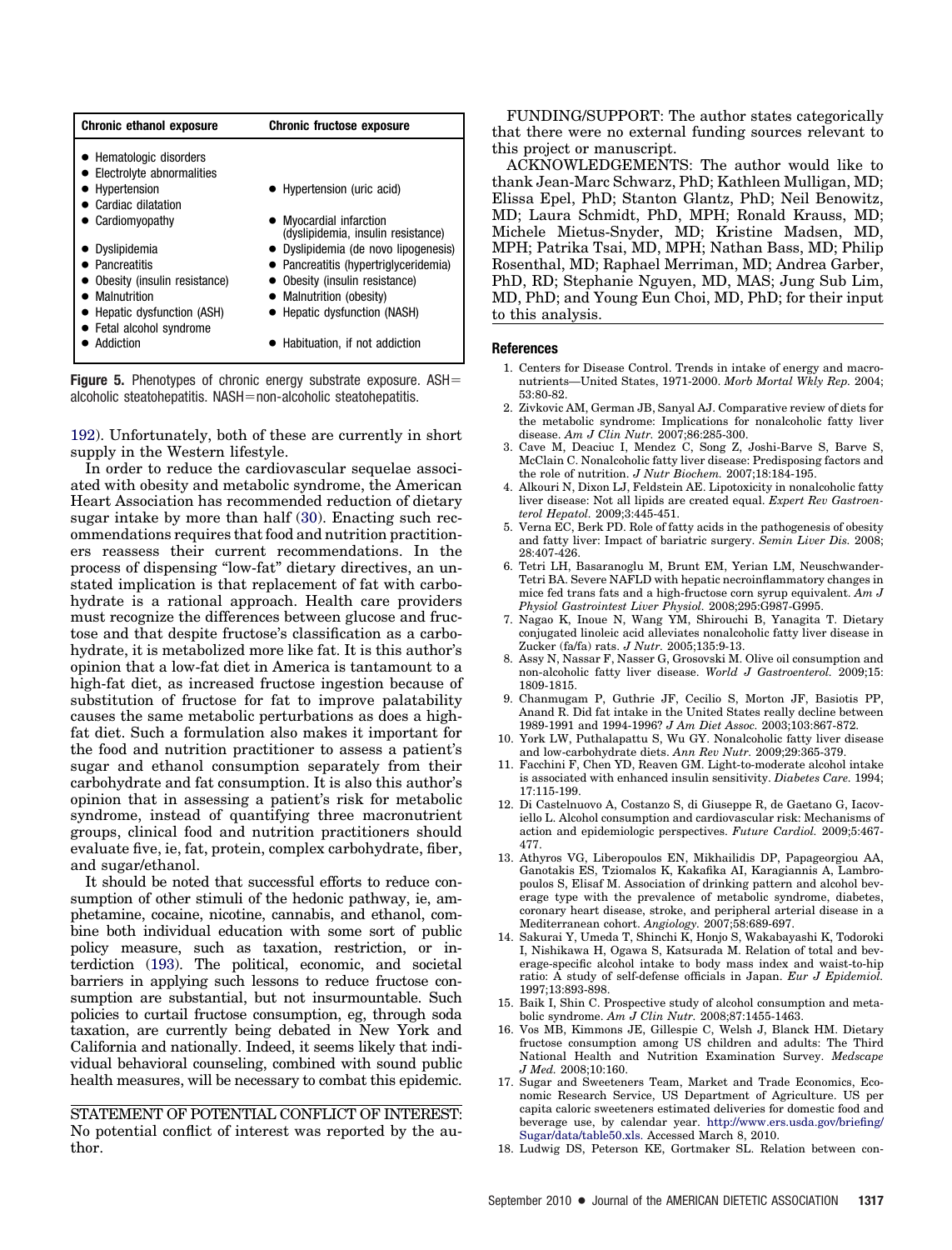sumption of sugar-sweetened drinks and childhood obesity: A prospective, observational analysis. *Lancet.* 2001;357:505-508.

- 19. Warner ML, Harley K, Bradman A, Vargas G, Eskenazi B. Soda consumption and overweight status of 2-year-old Mexican-American children in California. *Obesity.* 2006;14:1966-1974.
- 20. Faith MS, Dennison BA, Edmunds LS, Stratton HH. Fruit juice intake predicts increased adiposity gain in children from low-income families: Weight status-by-environment interaction. *Pediatrics.* 2006;118:2066-2075.
- 21. Le KA, Tappy L. Metabolic effects of fructose. *Curr Opin Nutr Metab Care.* 2006;9:469-475.
- 22. Rutledge AC, Adeli K. Fructose and the metabolic syndrome: Pathophysiology and molecular mechanisms. *Nutr Rev.* 2007;65:S13-S23.
- 23. Johnson RJ, Segal MS, Sautin Y, Nakagawa T, Feig DI, Kang DH, Gersch MS, Benner S, Sanchez-Lozada LG. Potential role of sugar (fructose) in the epidemic of hypertension, obesity and the metabolic syndrome, diabetes, kidney disease, and cardiovascular disease. *Am J Clin Nutr.* 2007;86:899-906.
- 24. Havel PJ. Dietary fructose: Implications for dysregulation of energy homeostasis and lipid/carbohydrate metabolism. *Nutr Rev.* 2005;63: 133-157.
- 25. Gross LS, Li S, Ford ES, Liu S. Increased consumption of refined carbohydrates and the epidemic of type 2 diabetes in the United States: An ecologic assessment. *Am J Clin Nutr.* 2004;79:774-779.
- 26. Elliott SS, Keim NL, Stern JS, Teff K, Havel PJ. Fructose, weight gain, and the insulin resistance syndrome. *Am J Clin Nutr.* 2002; 76:911-922.
- 27. Dhingra R, Sullivan L, Jacques PF, Wang TJ, Fox CS, Meigs JB, D'Agostino RB, Gaziano JM, Vasan RS. Soft drink consumption and risk of developing cardiometabolic risk factors and the metabolic syndrome in middle-aged adults in the community. *Circulation.* 2007;116:480-488.
- 28. Brown CM, Dulloo AG, Montani JP. Sugary drinks in the pathogenesis of obesity and cardiovascular diseases. *Int J Obes.* 2008;32:528- 534.
- 29. Bolton-Smith C, Woodward M. Dietary composition and fat to sugar ratios in relation to obesity. *Int J Obes.* 1990;18:820-828.
- 30. Johnson RK, Appel LJ, Brands M, Howard BV, Lefevre M, Lustig RH, Sacks F, Steffen L, Wylie-Rosett J, on behalf of the American Heart Association Nutrition Committee of the Council on Nutrition, Physical Activity and Metabolism, and the Council on Epidemiology and Prevention. Dietary sugars intake and cardiovascular health. A scientific statement from the American Heart Association. *Circulation.* 2009;120:1011-1020.
- 31. Reaven GM. The metabolic syndrome: Is this diagnosis necessary? *Am J Clin Nutr.* 2006;83:1237-1247.
- 32. Brown MS, Goldstein JL. Selective versus total insulin resistance: A pathogenic paradox. *Cell Metab.* 2008;7:95-96.
- 33. Naïmi M, Gautier N, Chaussade C, Valverde AM, Accili D, Van Obberghen E. Nuclear forkhead box O1 controls and integrates key signaling pathways in hepatocytes. *Endocrinology.* 2007;148:2424- 2434.
- 34. Dong XC, Copps KD, Guo S, Li Y, Kollipara R, DePinho RA, White MF. Inactivation of hepatic Foxo1 by insulin signaling is required for adaptive nutrient homeostasis and endocrine growth regulation. *Cell Metab.* 2008;8:65-76.
- 35. Biddinger SB, Hernandez-Ono A, Rask-Madsen C, Haas JT, Aleman JO, Suzuki R, Scapa EF, Agarwal C, Carey MC, Stephanopoulos G, Cohen DE, King GL, Ginsberg HN, Kahn CR. Hepatic insulin resistance is sufficient to produce dyslipidemia and susceptibility to atherosclerosis. *Cell Metab.* 2008;7:125-134.
- 36. Bizeau ME, Pagliassotti MJ. Hepatic adaptations to sucrose and fructose. *Metabolism.* 2005;54:1189-1201.
- 37. Di Rocco M, Calevo MG, Taro' M, Melis D, Allegri AE, Parenti G. Hepatocellular adenoma and metabolic balance in patients with type Ia glycogen storage disease. *Mol Genet Metab.* 2008;93:398-402.
- Glick JL. Effects of exercise on oxidative activities in rat liver mitochondria. *Am J Physiol.* 1966;210:1215-1221.
- 39. Tonkonogi M, Sahlin K. Physical exercise and mitochondrial function in human skeletal muscle. *Exerc Sport Sci Rev.* 2002;30:129- 137.
- 40. Palmieri F. The mitochondrial transporter family (SLC25): Physiological and pathological implications. *Pflugers Arch.* 2004;447:689- 709.
- 41. Bandsma RH, Prinsen BH, van Der Velden Mde S, Rake JP, Boer T, Smit GP, Reijngoud DJ, Kuipers F. Increased de novo lipogenesis and delayed conversion of large VLDL into intermediate density lipoprotein particles contribute to hyperlipidemia in glycogen storage disease type 1a. *Pediatr Res.* 2008;63:702-707.
- 42. Baraona E, Abittan CS, Dohmen K, Moretti M, Pozzato G, Chayes ZW, Schaefer C, Lieber CS. Gender differences in pharmacokinetics of alcohol. *Alcohol Clin Exp Res.* 2001;25:502-507.
- 43. Farfán Labonne BE, Gutiérrez M, Gómez-Quiroz LE, Konigsberg Fainstein M, Bucio L, Souza V, Flores O, Ortíz V, Hernández E, Kershenobich D, Gutiérrez-Ruíz MC. Acetaldehyde-induced mitochondrial dysfunction sensitizes hepatocytes to oxidative damage. *Cell Biol Toxicol.* 2009;25:599-609.
- 44. Dey A, Cedarbaum AI. Alcohol and oxidative liver injury. *Hepatology.* 2006;43:S63-S74.
- 45. You M, Crabb DW. Molecular mechanisms of alcoholic fatty liver: Role of sterol regulatory element-binding proteins. *Alcohol.* 2004;34: 39-43.
- 46. Siler SQ, Neese RA, Hellerstein MK. De novo lipogenesis, lipid kinetics, and whole-body lipid balances in humans after acute alcohol consumption. *Am J Clin Nutr.* 1999;70:928-936.
- 47. McGarry JD, Brown NF. The mitochondrial carnitine palmitoyltransferase system. From concept to molecular analysis. *Eur J Biochem.* 1997;244:1-14.
- 48. Sozio M, Crabb DW. Alcohol and lipid metabolism. *Am J Physiol Endocrinol Metab.* 2008;295:E10-E16.
- 49. Garcia-Villafranca J, Guillen A, Castro J. Ethanol consumption impairs regulation of fatty acid metabolism by decreasing the activity of AMP activated protein kinase in rat liver. *Biochimie.* 2008;90:460- 466.
- 50. Guzmán M, Castro J. Alterations in the regulatory properties of hepatic fatty acid oxidation and carnitine palmitoyltransferase I activity after ethanol feeding and withdrawal. *Alcohol Clin Exp Res.* 1990;14:472-477.
- 51. Nanji AA, Dannenberg AJ, Jokelainen K, Bass NM. Alcoholic liver injury in the rat is associated with reduced expression of peroxisome proliferator-alpha (PPARalpha)-regulated genes and is ameliorated by PPARalpha activation. *J Pharmacol Exp Ther.* 2004;310:417-424.
- 52. Gambino R, Cassader M, Pagano G, Durazzo M, Musso G. Polymorphism in microsomal triglyceride transfer protein: A link between liver disease and atherogenic postprandial lipid profile in NASH? *Hepatology.* 2007;45:1097-1107.
- 53. Steinberg D, Pearson TA, Kuller LH. Alcohol and atherosclerosis. *Ann Intern Med.* 1991;114:967-976.
- 54. Suter PM, Schutz Y. The effect of exercise, alcohol or both combined on health and physical performance. *Int J Obes.* 2008;32(suppl 6): S48-S52.
- 55. Schneider J, Tesdorfpf M, Kaffarnik H, Hausmann L, Zöfel P, Zilliken F. Alteration of plasma lipids and intermediates of lipid metabolism in healthy fasting volunteers by ethanol and fructose. *Res Exp Med.* 1976;167:159-170.
- 56. Yokoyama H, Hiroshi H, Ohgo H, Hibi T, Saito I. Effects of excessive ethanol consumption on the diagnosis of the metabolic syndrome using its clinical diagnostic criteria. *Intern Med.* 2007;46:1345-1352.
- 57. Onishi Y, Honda M, Ogihara T, Sakoda H, Anai M, Fujishiro M, Ono H, Shojima N, Fukushima Y, Inukai K, Katagiri H, Kikuchi M, Oka Y, Asano T. Ethanol feeding induces insulin resistance with enhanced PI 3-kinase activation. *Biochem Biophys Res Comm.* 2003; 303:788-794.
- 58. Lee YJ, Aroor AR, Shukla SD. Temporal activation of p42/44 mitogen-activated protein kinase and c-Jun N-terminal kinase by acetaldehyde in rat hepatocytes and its loss after chronic ethanol exposure. *J Pharmacol Exp Ther.* 2002;301:908-914.
- 59. Fiaschi E, Baggio B, Favaro S, Antonello A, Camerin E, Todesco S, Borsatti A. Fructose-induced hyperuricemia in essential hypertension. *Metabolism.* 1977;26:1219-1223.
- 60. Taylor EN, Curhan GC. Fructose consumption and the risk of kidney stones. *Kidney Int.* 2008;73:489-496.
- 61. Nakagawa T, Tuttle KR, Short R, Johnson RJ. Hypothesis: Fructoseinduced hyperuricemia as a causal mechanism for the epidemic of the metabolic syndrome. *Nat Clin Pract Nephrol.* 2006;1:80-86.
- 62. Johnson RJ, Perez-Pozo SE, Sautin YY, Manitius J, Sanchez-Lozada LG, Feig DI, Shafiu M, Segal M, Glassock RJ, Shimada M, Roncal C, Nakagawa T. Hypothesis: Could excessive fructose intake and uric acid cause type 2 diabetes? *Endocr Rev.* 2009;30:96-116.
- 63. Sánchez-Lozada LG, Tapia E, Jiménez A, Bautista P, Cristóbal M, Nepomuceno T, Soto V, Avila-Casado C, Nakagawa T, Johnson RJ, Herrera-Acosta J, Franco M. Fructose-induced metabolic syndrome is associated with glomerular hypertension and renal microvascular damage in rats. *Am J Physiol Renal Physiol.* 2007;292:F423-F429.
- 64. Gao XB, Qi L, Qiao N, Choi HK, Curhan G, Tucker KL, Ascherio A. Intake of added sugar and sugar-sweetened drink and serum uric acid concentration in US men and women. *Hypertension.* 2007;50: 306-312.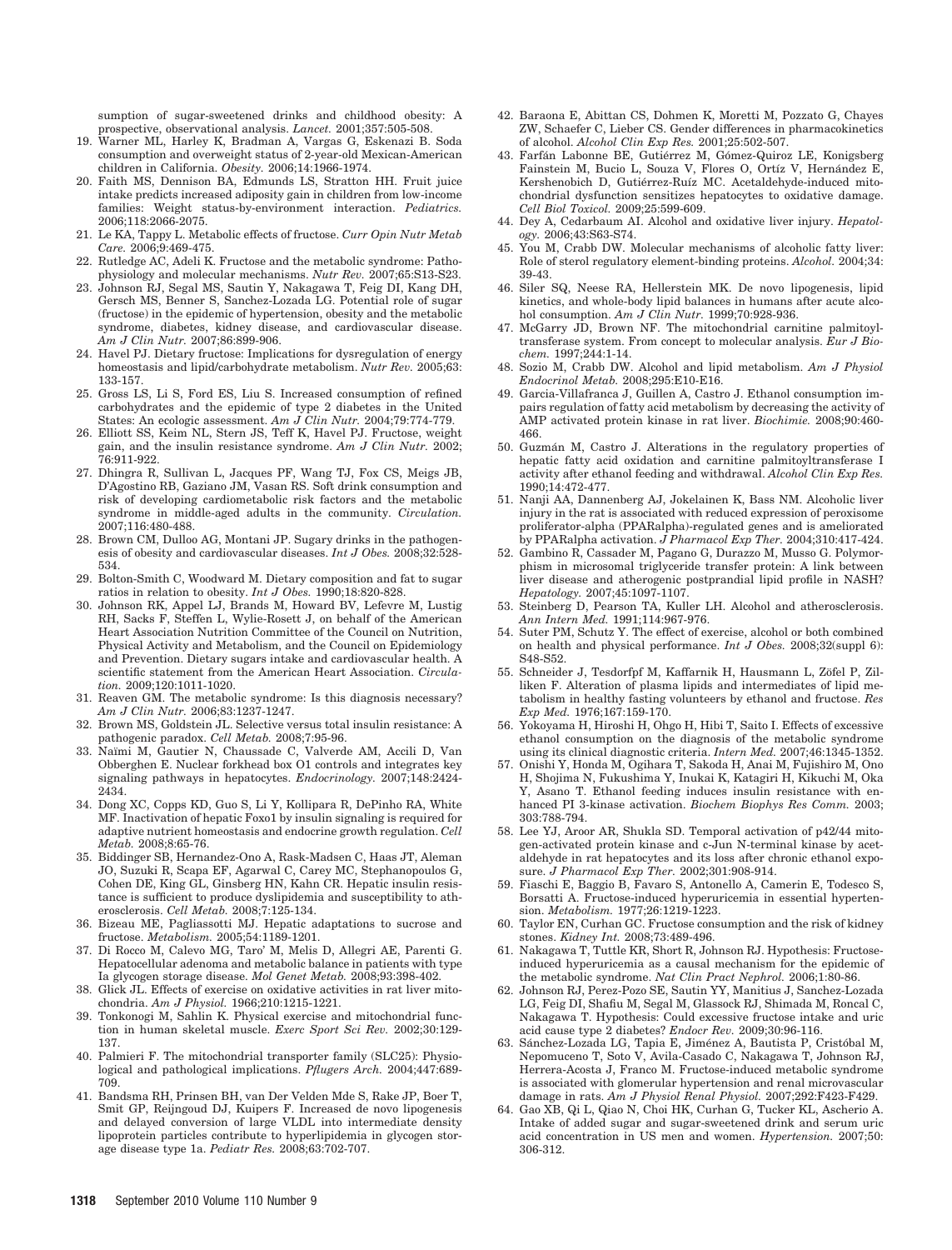- 65. Nguyen S, Choi HK, Lustig RH, Hsu CY. Sugar sweetened beverages, serum uric acid, and blood pressure in adolescents. *J Pediatr.* 2009;154:807-813.
- 66. Savoca MR, Evans CD, Wilson ME, Harshfield GA, Ludwig DA. The association of caffeinated beverages with blood pressure in adolescents. *Arch Pediatr Adolesc Med.* 2004;158:473-477.
- 67. Feig DI, Soletsky B, Johnson RJ. Effects of allopurinol on blood pressure of adolescents with newly diagnosed essential hypertension. *JAMA.* 2008;300:924-932.
- 68. Bonsignore A, Pontremoli S, Mangiarotti G, De Flora A, Mangiarotti M. A direct interconversion: D-fructose 6-phosphate to sedoheptulose 7-phosphate and D-xylulose 5-phosphate catalyzed by the enzymes transketolase and transaldolase. *J Biol Chem.* 1962;237:3597-3602.
- 69. Kabashima T, Kawaguchi T, Wadzinski BE, Uyeda K. Xylulose 5-phosphate mediates glucose-induced lipogenesis by xylulose 5-phosphate-activated protein phosphatase in rat liver. *Proc Natl Acad Sci U S A.* 2003;100:5107-5112.
- 70. Dentin R, Benhamed F, Hainault I, Fauveau V, Foufelle F, Dyck JRB, Girard J, Postic C. Liver-specific inhibition of ChREBP improves hepatic steatosis and insulin resistance in ob/ob mice. *Diabetes.* 2006;55:2159-2170.
- 71. Nagai Y, Yonemitsu S, Erion DM, Iwasaki T, Stark R, Weismann D, Dong J, Zhang D, Jurczak MJ, Löffler MG, Cresswell J, Yu XX, Murray SF, Bhanot S, Monia BP, Bogan JS, Samuel V, Shulman GI. The role of peroxisome proliferator-activated receptor gamma coactivator-1 beta in the pathogenesis of fructose-induced insulin resistance. *Cell Metab.* 2009;9:252-264.
- 72. Shimomura I, Bashmakov Y, Horton JD. Increased levels of nuclear SREBP-1c associated with fatty livers in two mouse models of diabetes mellitus. *J Biol Chem.* 1999;274:30028-30032.
- 73. Araya J, Rodrigo R, Videla LA, Thielemann L, Orellana M, Pettinelli P, Poniachik J. Increase in long-chain polyunsaturated fatty acid n-6/n-3 ratio in relation to hepatic steatosis in patients with nonalcoholic fatty liver disease. *Clin Sci (Lond).* 2004;106:635-643.
- 74. Donnelly KL, Smith CI, Schwarzenberg SJ, Jessurun J, Boldt MD, Parks EJ. Sources of fatty acids stored in liver and secreted via lipoproteins in patients with nonalcoholic fatty liver disease. *J Clin Invest.* 2005;115:1343-1351.
- 75. Leitch CA, Jones PJ. Measurement of human lipogenesis using deuterium incorporation. *J Lipid Res.* 1993;34:157-163.
- 76. Hellerstein MK, Christiansen M, Kaempfer S, Kletke C, Wu K, Reid JS, Mulligan K, Hellerstein NS, Shackleton CH. Measurement of de novo hepatic lipogenesis in humans using stable isotopes. *J Clin Invest.* 1991;87:1841-1852.
- 77. Schwarz JM, Linfoot P, Dare D, Aghajanian K. Hepatic de novo lipogenesis in normoinsulinemic and hyperinsulinemic subjects consuming high-fat, low-carbohydrate and low-fat, high-carbohydrate isoenergetic diets. *Am J Clin Nutr.* 2003;77:43-50.
- 78. Schwarz JM, Neese RA, Turner S, Dare D, Hellerstein MK. Shortterm alterations in carbohydrate energy intake in humans. Striking effects on hepatic glucose production, de novo lipogenesis, lipolysis, and whole-body fuel selection. *J Clin Invest.* 1995;96:2735-2743.
- 79. Aarsland A, Chinkes D, Wolfe RR. Contributions of de novo synthesis of fatty acids to total VLDL-triglyceride secretion during prolonged hyperglycemia/hyperinsulinemia in normal man. *J Clin Invest.* 1996;98:2008-2017.
- 80. Hudgins LC, Hellerstein MK, Seidman CE, Neese RA, Tremaroli JD, Hirsch J. Relationship between carbohydrate-induced hypertriglyceridemia and fatty acid synthesis in lean and obese subjects. *J Lipid Res.* 2000;41:595-604.
- 81. Schwarz JM, Noworolski SM, Lee GA, Wen M, Dyachenko A, Prior J, Weinberg M, Herraiz L, Rao M, Mulligan K. Effects of short-term feeding with high- vs low- fructose isoenergetic diets on hepatic de novo lipogenesis, liver fat content and glucose regulation. *Diabetes.* 2009;1476P abstr.
- 82. Faeh D, Minehira K, Schwarz JM, Periasami R, Seongsu P, Tappy L. Effect of fructose overfeeding and fish oil administration on hepatic de novo lipogenesis and insulin sensitivity in healthy men. *Diabetes.* 2005;54:1907-1913.
- 83. Stanhope KL, Schwarz JM, Keim NL, Griffen SC, Bremer AA, Graham JL, Hatcher B, Cox CL, Dyachenko A, Zhang W, McGahan JP, Seibert A, Krauss RM, Chiu S, Schaefer EJ, Ai M, Otokozawa S, Nakajima K, Nakano T, Beysen C, Hellerstein MK, Berglund L, Havel PJ. Consuming fructose-, not glucose-sweetened beverages increases visceral adiposity and lipids and decreases insulin sensitivity in overweight/obese humans. *J Clin Invest.* 2009;119:1322- 1334.
- 84. Fried SK, Rao SP. Sugars, hypertriglyceridemia, and cardiovascular disease. *Am J Clin Nutr.* 2003;78:873S-880S.
- 85. Taghibiglou C, Rashid-Kolvear F, Van Iderstine SC, Le Tien H, Fantus IG, Lewis GF, Adeli K. Hepatic very low density lipoprotein-ApoB overproduction is associated with attenuated hepatic insulin signaling and overexpression of protein-tyrosine phosphatase 1B in a fructose fed hamster model of insulin resistance. *J Biol Chem.* 2002;277:793-803.
- 86. Tsai J, Zhang R, Qiu W, Su Q, Naples M, Adeli K. Inflammatory NF-kappaB activation promotes hepatic apolipoprotein B100 secretion: Evidence for a link between hepatic inflammation and lipoprotein production. *Am J Physiol Gastrointest Liver Physiol.* 2009;296: 1287-1298.
- 87. Hirano T, Mamo JC, Poapst ME, Kuksis A, Steiner G. Impaired very low-density lipoprotein-triglyceride catabolism in acute and chronic fructose-fed rats. *Am J Physiol.* 1989;256:E559-E565.
- 88. Koo HY, Wallig MA, Chung BH, Nara TY, Cho BH, Nakamura MT. Dietary fructose induces a wide range of genes with distinct shift in carbohydrate and lipid metabolism in fed and fasted rat liver. *Biochim Biophys Acta.* 2008;1782:341-348.
- 89. Roglans N, Vilà L, Farré M, Alegret M, Sánchez RM, Vázquez-Carrera M, Laguna JC. Impairment of hepatic Stat-3 activation and reduction of PPARalpha activity in fructose-fed rats. *Hepatology.* 2007;45:778-788.
- 90. Kelley GL, Allan G, Azhar S. High dietary fructose induces a hepatic stress response resulting in cholesterol and lipid dysregulation. *Endocrinology.* 2004;145:548-555.
- 91. Taghibiglou C, Carpentier A, Van Iderstine SC, Chen B, Rudy D, Aiton A, Lewis GF, Adeli K. Mechanisms of hepatic very low density lipoprotein overproduction in insulin resistance. Evidence for enhanced lipoprotein assembly, reduced intracellular ApoB degradation, and increased microsomal triglyceride transfer protein in a fructose-fed hamster model. *J Biol Chem.* 2000;275:8416-8425.
- 92. Jurgens H, Haass W, Castaneda TR, Schurmann A, Koebnick C, Dombrowski F, Otto B, Nawrocki AR, Scherer PE, Spranger J, Ristow M, Joost HG, Havel PJ, Tschop MH. Consuming fructose-sweetened beverages increases body adiposity in mice. *Obes Res.* 2005;13: 1146-1156.
- 93. Teff KL, Elliott SS, Tschop M, Kieffer TJ, Rader D, Heiman M, Townsend RR, Keim NL, D'Alessio D, Havel PJ. Dietary fructose reduces circulating insulin and leptin, attenuates postprandial suppression of ghrelin, and increases triglycerides in women. *J Clin Endocrinol Metab.* 2004;89:2963-2972.
- 94. Chong MF, Fielding BA, Frayn KN. Mechanisms for the acute effect of fructose on postprandial lipemia. *Am J Clin Nutr.* 2007;85:1511- 1520.
- 95. Teff KL, Grudziak J, Townsend RR, Dunn TN, Grant RW, Adams SH, Keim NL, Cummings BP, Stanhope KL, Havel PJ. Endocrine and metabolic effects of consuming fructose- and glucose-sweetened beverages with meals in obese men and women: Influence of insulin resistance on plasma triglyceride responses. *J Clin Endocrinol Metab.* 2009;94:1562-1569.
- 96. Aeberli I, Zimmermann MB, Molinari L, Lehmann R, l'Allemand D, Spinas GA, Berneis K. Fructose intake is a predictor of LDL particle size in overweight schoolchildren. *Am J Clin Nutr.* 2007;86:1174- 1178.
- 97. Hellerstein MK, Schwarz JM, Neese RA. Regulation of hepatic de novo lipogenesis in humans. *Ann Rev Nutr.* 1996;16:523-557.
- 98. Lê KA, Ith M, Kreis R, Faeh D, Bortolotti M, Tran C, Boesch C, Tappy L. Fructose overconsumption causes dyslipidemia and ectopic lipid deposition in healthy subjects with and without a family history of type 2 diabetes. *Am J Clin Nutr.* 2009;89:1760-1765.
- Zivkovic AM, German JB, Sanyal AJ. Comparative review of diets for the metabolic syndrome: Implications for nonalcoholic fatty liver disease. *Am J Clin Nutr.* 2007;86:285-300.
- 100. Ackerman Z, Oron-Herman M, Grozovski M, Rosenthal T, Pappo O, Link G, Sela BA. Fructose-induced fatty liver disease: Hepatic effects of blood pressure and plasma triglyceride reduction. *Hypertension.* 2005;45:1012-1018.
- 101. Roden M. Mechanisms of disease: Hepatic steatosis in type 2 diabetes-pathogenesis and clinical relevance. *Nat Clin Pract Endo Metab.* 2006;2:335-348.
- 102. Postic C, Girard J. Contribution of de novo fatty acid synthesis to hepatic steatosis and insulin resistance: Lessons from genetically engineered mice. *J Clin Invest.* 2008;118:829-838.
- 103. Guzzaloni G, Grugni G, Minocci A, Moro D, Morabito F. Liver steatosis in juvenile obesity: Correlations with lipid profile, hepatic biochemical parameters and glycemic and insulinemic responses to an oral glucose tolerance test. *Int J Obesity.* 2000;24:772-776.
- 104. Valente A, Mietus-Snyder ML, Lim JS, Lustig RH. Association between sugar sweetened beverage consumption and serum alanine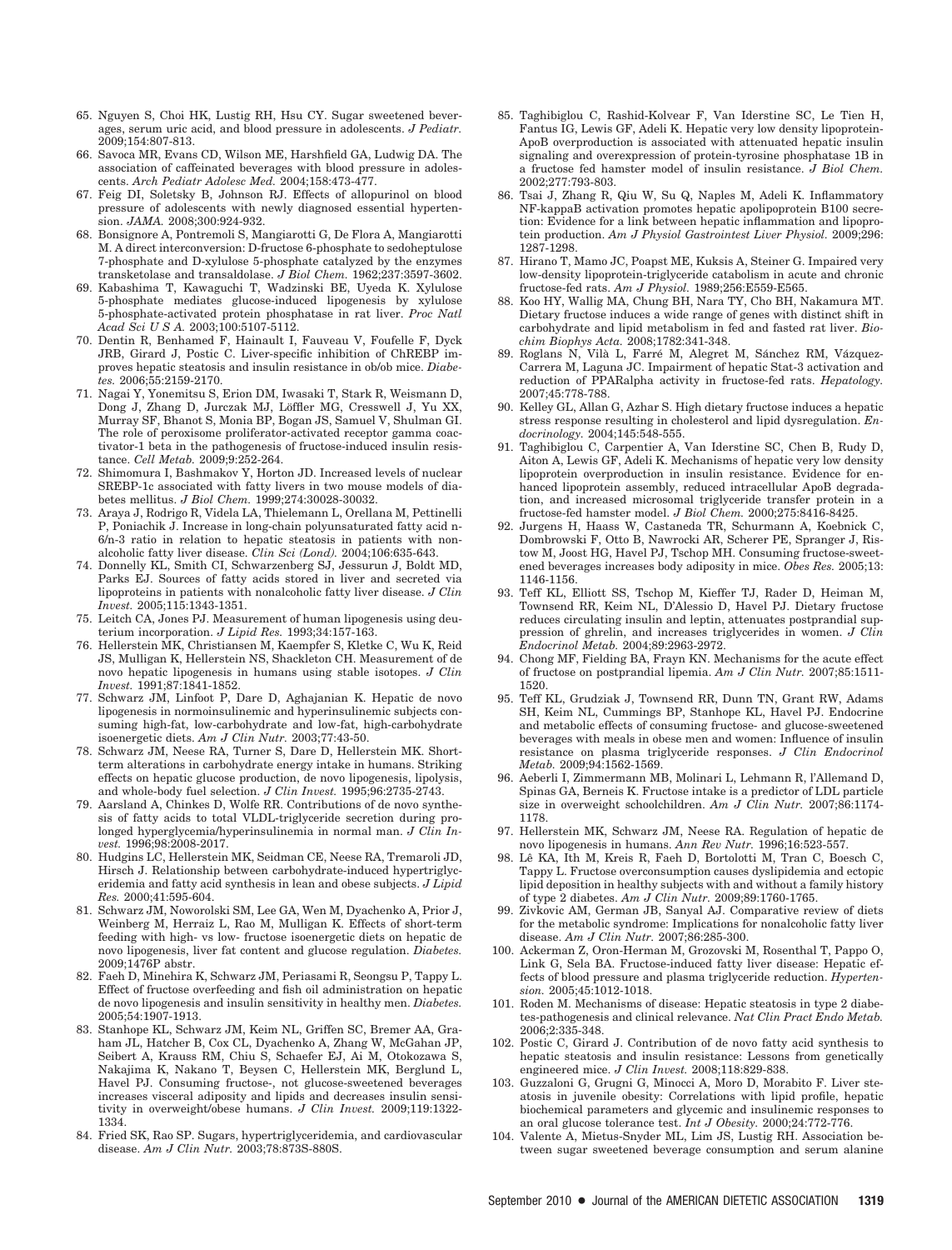aminotransferase in obese children. *Pediatr Acad Soc.* 3854.45 [abstr]. Baltimore, MD: 2009.

- 105. Samuel VT, Liu ZX, Qu X, Elder BD, Bilz S, Befroy D, Romanelli AJ, Shulman GI. Mechanism of hepatic insulin resistance in non-alcoholic fatty liver disease. *J Biol Chem.* 2004;279:32345-32353.
- 106. Wei Y, Wang D, Pagliassotti MJ. Fructose selectively modulates c-jun N-terminal kinase activity and insulin signaling in rat primary hepatocytes. *J Nutr.* 2005;135:1642-1646.
- 107. Hirosumi J, Tuncman G, Chang L, Görgün CZ, Uysal KT, Maeda K, Karin M, Hotamisligil GS. A central role for JNK in obesity and insulin resistance. *Nature.* 2002;420:333-336.
- 108. Tuncman G, Hirosumi J, Solinas G, Chang L, Karin M, Hotamisligil GS. Functional in vivo interactions between JNK1 and JNK2 isoforms in obesity and insulin resistance. *Proc Natl Acad Sci U S A.* 2006;103:10741-10746.
- 109. Samuel VT, Liu ZX, Wang A, Beddow SA, Geisler JG, Kahn M, Zhang XM, Monia BP, Bhanot S, Shulman GI. Inhibition of protein kinase C-epsilon prevents hepatic insulin resistance in nonalcoholic fatty liver disease. *J Clin Invest.* 2007;117:739-745.
- 110. Wei Y, Wang D, Topczewski F, Pagliassotti MJ. Fructose-mediated stress signaling in the liver: Implications for hepatic insulin resistance. *J Nutr Biochem.* 2007;18:1-9.
- 111. Kelley GL, Allan G, Azhar S. High dietary fructose induces a hepatic stress response resulting in cholesterol and lipid dysregulation. *Endocrinology* 2004;145:548-555.
- 112. Bezerra RMN, Ueno M, Silva MS, Tavares DQ, Carvalho CRO, Saad MJA. A high fructose diet affects the early steps of insulin action in muscle and liver of rats. *J Nutr.* 2000;130:1531-1535.
- 113. Melancon S, Bachelard H, Badeau M, Bourgoin F, Pitre M, Lariviere R, Nadeau A. Effects of high-sucrose feeding on insulin resistance and hemodynamic responses to insulin in spontaenously hypertensive rats. *Am J Physiol Heart Circ Physiol.* 2006;290:2571-2581.
- 114. Gonsolin D, Couturier K, Garait B, Rondel S, Novel-Chate V, Peltier S, Faure P, Gachon P, Boirie Y, Keriel C, Favier R, Pepe S, Demaison L, Leverve X. High dietary sucrose triggers hyperinsulinemia, increases myocardial ?-oxidation, reduces glycolytic flux, and delays post-ischemic contractile recovery. *Mol Cell Biochem.* 2007;295: 217-228.
- 115. Michael MD, Kulkarni RN, Postic C, Previs SF, Shulman GI, Magnuson MA, Kahn CR. Loss of insulin signaling in hepatocytes leads to severe insulin resistance and progressive hepatic dysfunction. *Mol Cell.* 2000;6:87-97.
- 116. D'Angelo G, Elmarakby AA, Pollock DM, Stepp DW. Fructose feeding increases insulin resistance but not blood pressure in Sprague-Dawley rats. *Hypertension.* 2005;46:806-811.
- 117. Sorensen LB, Raben A, Stender S, Astrup A. Effect of sucrose on inflammatory markers in overweight humans. *Am J Clin Nutr.* 2005;82:421-427.
- 118. Lê KA, Faeh D, Stettler R, Ith M, Kreis R, Vermathen P, Boesch C, Ravussin E, Tappy L. A 4-wk high-fructose diet alters lipid metabolism without affecting insulin sensitivity or ectopic lipids in healthy humans. *Am J Clin Nutr.* 2006;84:1374-1379.
- 119. Montell E, Turini M, Marotta M, Roberts M, Noé V, Ciudad CJ, Macé K, Gómez-Foix AM. DAG accumulation from saturated fatty acids desensitizes insulin stimulation of glucose uptake in muscle cells. *Am J Physiol Endocrinol Metab.* 2001;280:E229-E237.
- 120. Krssak M, Falk Petersen K, Dresner A, DiPietro L, Vogel SM, Rothman DL, Roden M, Shulman GI. Intramyocellular lipid concentrations are correlated with insulin sensitivity in humans: A 1H-NMR spectroscopy study. *Diabetologia.* 1999;42:113-116.
- 121. Rajasekar P, Anuradha CV. Effect of L-carnitine on skeletal muscle lipids and oxidative stress in rats fed high-fructose diet. *Exp Diabetes Res.* 2007;2007:72741.
- 122. Sinha R, Dufour S, Petersen KF, LeBon V, Enoksson S, Ma YZ, Savoye M, Rothman DL, Shulman GI, Caprio S. Assessment of skeletal muscle triglyceride content by (1)H nuclear magnetic resonance spectroscopy in lean and obese adolescents: Relationships to insulin sensitivity, total body fat, and central adiposity. *Diabetes.* 2002;51:1022-1027.
- 123. Hesselink MKC, Mensink M, Schrauwen P. Intramyocellular lipids and insulin sensitivity: Does size really matter? *Obesity Res.* 2004; 12:741-742.
- 124. Kim SP, Ellmerer M, Van Citters GW, Bergman RN. Primacy of hepatic insulin resistance in the development of the metabolic syndrome induced by an isocaloric moderate-fat diet in the dog. *Diabetes.* 2003;52:2453-2460.
- 125. Kabir M, Catalano KJ, Ananthnarayan S, Kim SP, Van Citters GW, Dea MK, Bergman RN. Molecular evidence supporting the portal theory: A causative link between visceral adiposity and hepatic

insulin resistance. *Am J Physiol Endocrinol Metab.* 2004;288:E454- E461.

- 126. Qu S, Su D, Altomonte J, Kamagate A, He J, Perdomo G, Tse T, Jiang Y, Dong HH. PPAR? mediates the hypolipidemic action of fibrates by antagonizing FoxO1. *Am J Physiol Endocrinol Metab.* 2007;292:E421-E434.
- 127. Poitout V, Robertson RP. Glucolipotoxicity: Fuel excess and beta-cell dysfunction. *Endocr Rev.* 2008;29:351-366.
- 128. Cnop M, Igoillo-Esteve M, Cunha DA, Ladrière L, Eizirik DL. An update on lipotoxic endoplasmic reticulum stress in pancreatic betacells. *Biochem Soc Trans.* 2008;36:909-915.
- 129. Liu M, Hodish I, Rhodes CJ, Arvan P. Proinsulin maturation, misfolding, and proteotoxicity. *Proc Natl Acad Sci U S A.* 2007;104: 15841-15846.
- 130. Hotamisligil GS. Inflammation and endoplasmic reticulum stress in obesity and diabetes. *Int J Obes.* 2008;32:S52-S54.
- 131. Bergman RN, Ader M, Huecking K, Van Citters G. Accurate assessment of beta-cell function: The hyperbolic correction. *Diabetes.* 2002; 51:S212-S220.
- 132. Lewis GF, Murdoch S, Uffelman K, Naples M, Szeto L, Albers A, Adeli K, Brunzell JD. Hepatic lipase mRNA, protein, and plasma enzyme activity is increased in the insulin-resistant, fructose-fed Syrian golden hamster and is partially normalized by the insulin sensitizer rosiglitazone. *Diabetes.* 2004;53:2893-2900.
- 133. Schulze MB, Manson JE, Ludwig DS, Colditz GA, Stampfer MJ, Willett WC, Hu FB. Sugar-sweetened beverages, weight gain, and incidence of type 2 diabetes in young and middle-aged women. *JAMA.* 2004;292:927-934.
- 134. Montonen J, Järvinen R, Knekt P, Heliövaara M, Reunanen A. Consumption of sweetened beverages and intakes of fructose and glucose predict type 2 diabetes occurrence. *J Nutr.* 2007;137: 1447-1454.
- 135. Palmer JR, Boggs DA, Krishnan S, Hu FB, Singer M, Rosenberg L. Sugar-sweetened beverages and incidence of type 2 diabetes mellitus in African American women. *Arch Intern Med.* 2008;168:1487-1492.
- 136. Dills WL. Protein fructosylation: Fructose and the Maillard reaction. *Am J Clin Nutr.* 1993;58:779S-787S.
- 137. Figueroa-Romero C, Sadidi M, Feldman EL. Mechanisms of disease: The oxidative stress theory of diabetic neuropathy. *Rev Endocrinol Metab Dis.* 2008;9:301-314.
- 138. Niemelä O, Parkkila S, Ylä-Herttuala S, Villanueva J, Ruebner B, Halsted CH. Sequential acetaldehyde production, lipid peroxidation, and fibrogenesis in micropig model of alcohol-induced liver disease. *Hepatology.* 1995;22:1208-1214.
- 139. Ahmed N, Furth AJ. Failure of common glycation assays to detect glycation by fructose. *Clin Chem.* 1992;38:1301-1303.
- 140. Schalkwijk CG, Stehouwer CD, van Hinsbergh VW. Fructose-mediated non-enzymatic glycation: Sweet coupling or bad modification. *Diabetes Metab Res.* 2004;20:369-382.
- 141. Bunn HF, Higgins PJ. Reaction of monosaccharides with proteins: Possible evolutionary significance. *Science.* 1981;213:222-224.
- 142. Bose T, Chakraborti AS. Fructose-induced structural and functional modifications of hemoglobin: Implication for oxidative stress in diabetes mellitus. *Biochim Biophys Acta.* 2008;1780:800-808.
- 143. Lee O, Bruce WR, Dong Q, Bruce J, Mehta R, O'Brien PJ. Fructose and carbonyl metabolites and endogenous toxins. *Chem Biol Interact.* 2009;178:332-339.
- 144. Pickens MK, Yan JS, Ng RK, Ogata H, Grenert JP, Beysen C, Turner SM, Maher JJ. Dietary sucrose is essential to the development of liver injury in the MCD model of steatohepatitis. *J Lipid Res.* 2009; 50:2072-2082.
- 145. Assy N, Nasser G, Kamayse I, Nseir W, Beniashvili Z, Djibre A, Grosovski M. Soft drink consumption linked with fatty liver in the absence of traditional risk factors. *Can J Gastroenterol.* 2008;22:811- 816.
- 146. Abid A, Taha O, Nseir W, Farah R, Grosovski M, Assy N. Soft drink consumption is associated with fatty liver disease independent of metabolic syndrome. *J Hepatol.* 2009;51:918-924.
- 147. Kelley AE, Bakshi VP, Haber SN, Steininger TL, Will MJ, Zhang M. Opioid modulation of taste hedonics within the ventral striatum. *Physiol Behav.* 2002;76:365-377.
- 148. Carr KD, Tsimberg Y, Berman Y, Yamamoto N. Evidence of increased dopamine receptor signaling in food-restricted rats. *Neuroscience.* 2003;119:1157-1167.
- 149. Wang GJ, Volkow ND, Logan J, Pappas NR, Wong CT, Zhu W, Netusil N, Fowler JS. Brain dopamine and obesity. *Lancet.* 2001; 357:354-357.
- 150. Koob GF, Roberts AJ, Schulteis G, Parsons LH, Heyser CJ, Hyytiä P,